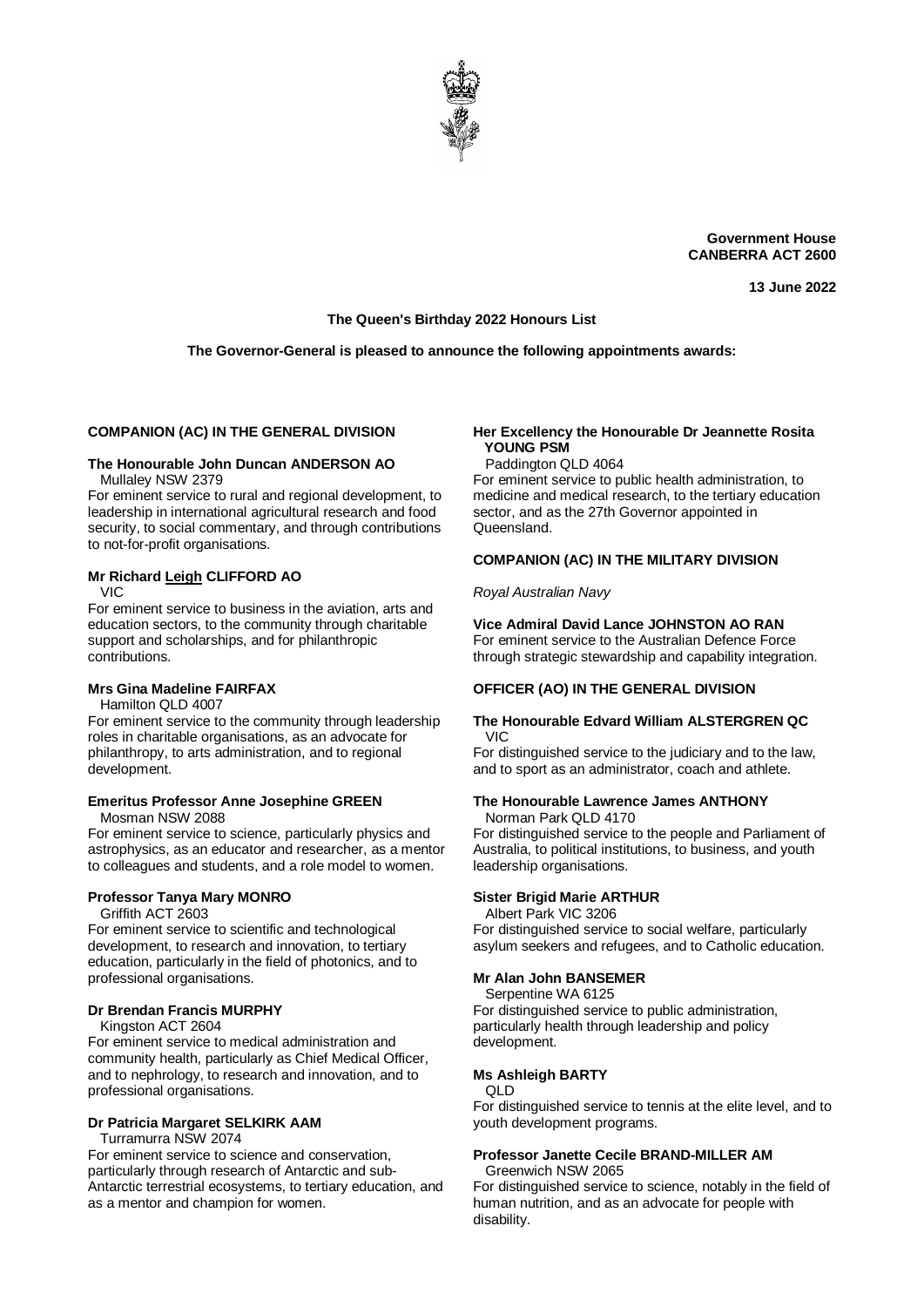#### *Officer (AO) In the General Division (continued)*

# **Mr Philip BRASS**

#### VIC

For distinguished service to business, to youth leadership and charitable organisations, and for philanthropic contributions.

#### **Mr Andrew CAPPIE-WOOD**

Barrengarry NSW 2577

For distinguished service to public administration in New South Wales and the Australian Capital Territory.

#### **Dr Kerry Gai CHANT PSM**

St Leonards NSW 2065

For distinguished service to the people of New South Wales through public health administration and governance, and to medicine.

#### **Professor Peter Fook Meng CHOONG**

Kew VIC 3101

For distinguished service to orthopaedic medicine, to research and tertiary medical education, and to professional associations.

#### **Distinguished Professor Michelle Genevieve CRASKE** USA

For distinguished service to psychology, particularly the study of anxiety and depression, and to tertiary education.

#### **Mr Joseph de BRUYN**

VIC

For distinguished service to industrial relations, particularly the trade union sector, for superannuation reform, and to higher education.

# **Professor Basil John DONOVAN**

Bondi NSW 2026

For distinguished service to medicine in the field of sexual health through tertiary education, research and advisory roles.

# **Emeritus Professor Warren John EWENS**

Pennsylvania USA

For distinguished service to biology and data science, to research, and to tertiary education.

# **Mr Antony Paul HASHAM AM**

Sylvania NSW 2224

For distinguished service to children's charitable organisations, and to community health through drug prevention education programs.

# **Professor Marnie HUGHES-WARRINGTON**

Parkside SA 5063

For distinguished service to tertiary education and governance as an administrator, leader and mentor.

# **Dr Marlene KANGA AM**

Gordon NSW 2072 For distinguished service to engineering, particularly as a global leader and role model to women, to professional organisations, and to business.

# **Dr Andrew KUPER**

#### Bronte NSW 2024

For distinguished service to the impact investing industry, to global business leadership, and to financial inclusion.

#### **Mr Raymond Evenor LAWLER**

Elwood VIC 3184

For distinguished service to the performing arts as an actor, playwright and director.

# **Dr Carmen Mary LAWRENCE**

North Fremantle WA 6159

For distinguished service to the people and Parliaments of Australia and Western Australia, to conservation, and to arts administration.

# **Mr Christopher Byron LEPTOS AM**

Kew VIC 3101

For distinguished service to the not-for-profit sector through leadership and philanthropic support, to the public sector, and to education.

#### **The Honourable Robert Bruce McCLELLAND** Sydney NSW 2000

For distinguished service to the people and Parliament of Australia, to the law, social justice and law reform.

#### **Professor Mary-Louise McLAWS NSW**

For distinguished service to medical research, particularly to epidemiology and infection prevention, to tertiary education, and to health administration.

# **Professor Guy Barrington MARKS**

NSW

For distinguished service to respiratory medicine and research, and to tertiary education.

# **The Honourable Stephen Paul MARTIN**

Burwood VIC 3125

For distinguished service to the people and Parliament of Australia, to charitable organisations, and to regional sport and education.

# **Mr Peter Gahan MATTHEWS**

VIC

For distinguished service to cave and karst surveying, documentation and publication, and to speleological organisations.

# **Rear Admiral John Timothy RUSH RFD QC**

Melbourne VIC 3000

For distinguished service to the law, notably as an Australian Defence Force senior legal officer, and to the community of Victoria.

# **Mr Robert SALTERI**

Sydney NSW 2000 For distinguished service to the transport, shipping and

Defence industries, and to the community through philanthropic contributions.

# **Emeritus Professor Peter Gordon SAUNDERS**

North Sydney NSW 2060

For distinguished service to tertiary education, particularly through social policy research and development.

#### **Dr Ruth Elizabeth SHEAN**

#### Subiaco WA 6904

For distinguished service to public administration, and to not-for-profit and community health organisations.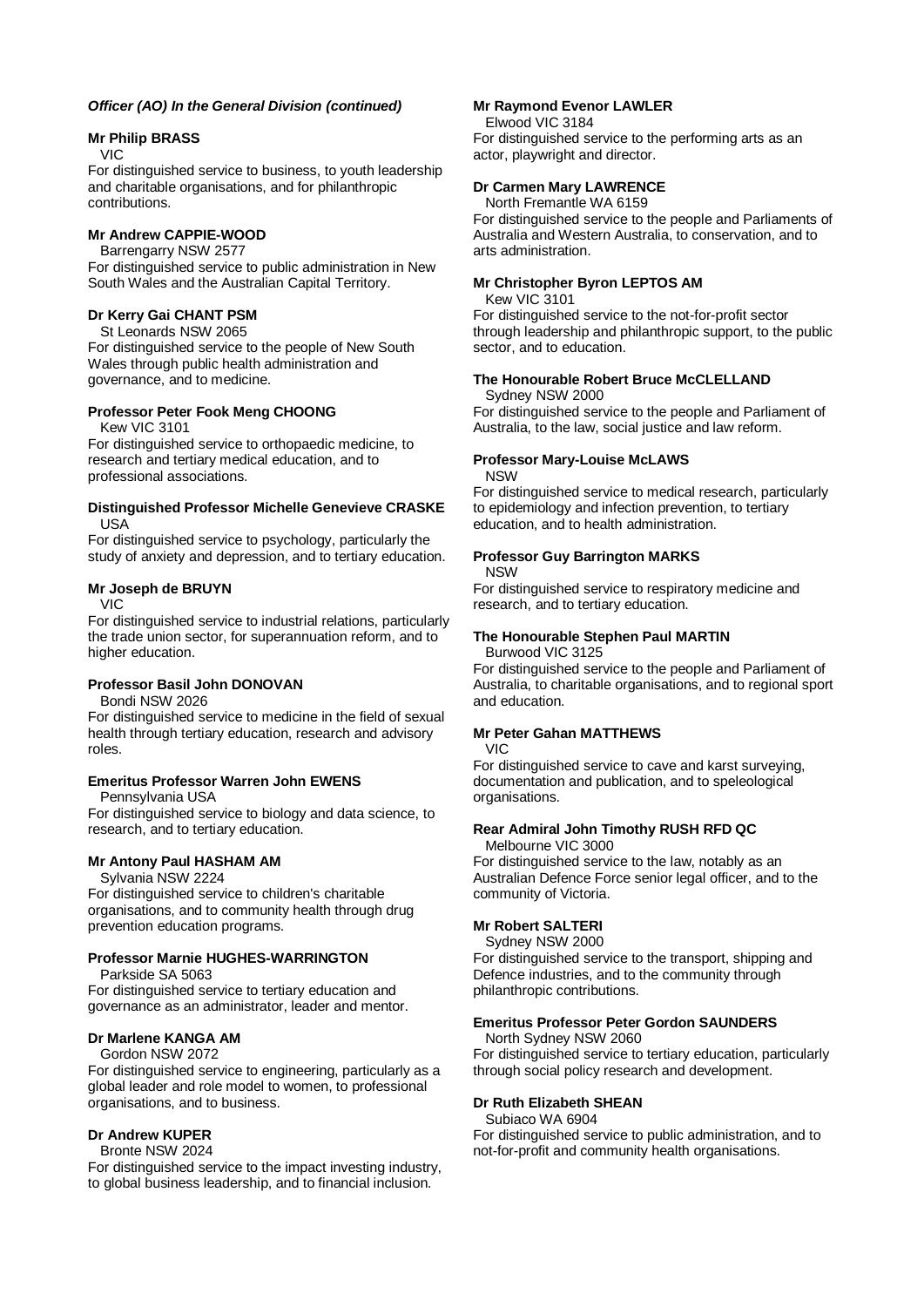#### *Officer (AO) In the General Division (continued)*

# **Clinical Associate Professor Catharyn Johanna STERN**

VIC

For distinguished service to gynaecology, to reproductive medicine and fertility research, and to the community.

# **Mr John Owen STONE**

Lane Cove NSW 2066 For distinguished service to the people and Parliament of Australia, and to public administration.

#### **The late Mr Shane Keith WARNE**

Formerly of VIC

For distinguished service to cricket as a player, role model and commentator, to the community through charitable initiatives, and for philanthropic contributions.

# **OFFICER (AO) IN THE MILITARY DIVISION**

#### *Australian Army*

#### **Major General David Peter COGHLAN AM**

For distinguished service in the field of Defence capability acquisition and sustainment as Head of Land Systems Division and Head Armoured Vehicle Division.

#### **Lieutenant General Gavan John REYNOLDS AM**

For distinguished service as the Military Representative to the North Atlantic Treaty Organisation and European Union, Head Military Strategic Planning and Chief of Defence Intelligence.

#### **MEMBER (AM) IN THE GENERAL DIVISION**

# **Mr Laurence Cheong AH TOY**

Howard Springs NT 0835 For significant service to primary industry, to education, and to the community.

#### **Professor Shirley Anne ALEXANDER** NSW

For significant service to tertiary education administration, and to learning technologies.

# **Emeritus Professor Mary Elizabeth HISCOCK (ALLAN)**

Mudgeeraba QLD 4213 For significant service to tertiary education, and to the law.

# **Dr Deidre Karen ANDERSON**

NSW

For significant service to tertiary education, and to sports administration.

# **Mrs Alison Jean ANDREWS**

Longford TAS 7301 For significant service to the print media, and to the community.

# **Mr Andreas George ANDRIANOPOULOS**

VIC

For significant service to business, and to philanthropy.

# **Dr Susan Mary ARBUCKLE**

NSW

For significant service to perinatal medicine, and to professional associations.

#### **The Honourable Louise Marjorie ASHER**

Brighton VIC 3186 For significant service to the people and Parliament of Victoria.

# **Ms Judith Mary ATKINSON**

Salisbury Downs SA 5108 For significant service to the early childhood care industry.

# **Emeritus Professor Marcus David ATLAS**

Subiaco WA 6008 For significant service to tertiary medical education, and to otolaryngology.

# **The Honourable Robert Peter AUSTIN**

NSW For significant service to the law and to the judiciary, and to education.

#### **Professor Graham David BARRETT**

WA

For significant service to ophthalmology, and to professional organisations.

# **Dr Keith Clifford BELL RFD**

Armadale VIC 3143 For significant service to surveying, to geospatial information, and to humanitarian operations.

# **Mr Jason BELMONTE**

Orange NSW 2800 For significant service to tenpin bowling at the elite level.

#### **Professor Suresh Kumar BHARGAVA**

Viewbank VIC 3084 For significant service to tertiary education, and to Australia-India relations.

# **Clinical Professor Sameer BHOLE**

West Pennant Hills NSW 2125 For significant service to dentistry, to education and research, and to professional associations.

#### **Mr Stephen John BIRNEY**

Burringbar NSW 2483 For significant service to industrial relations, and to the community.

# **Ms Sophie Jocasta BLACKALL**

New York USA For significant service to children's literature.

# **Ms Bethlyn Jan BLACKWOOD**

ACT For significant service to secondary education, and to youth.

#### **Dr Meredith Louise BORLAND**

Subiaco WA 6008

For significant service to emergency medicine, particularly paediatrics, and to medical research.

#### **Mr Leighton James BOYD**

Greensborough VIC 3088 For significant service to people who are blind or have low vision.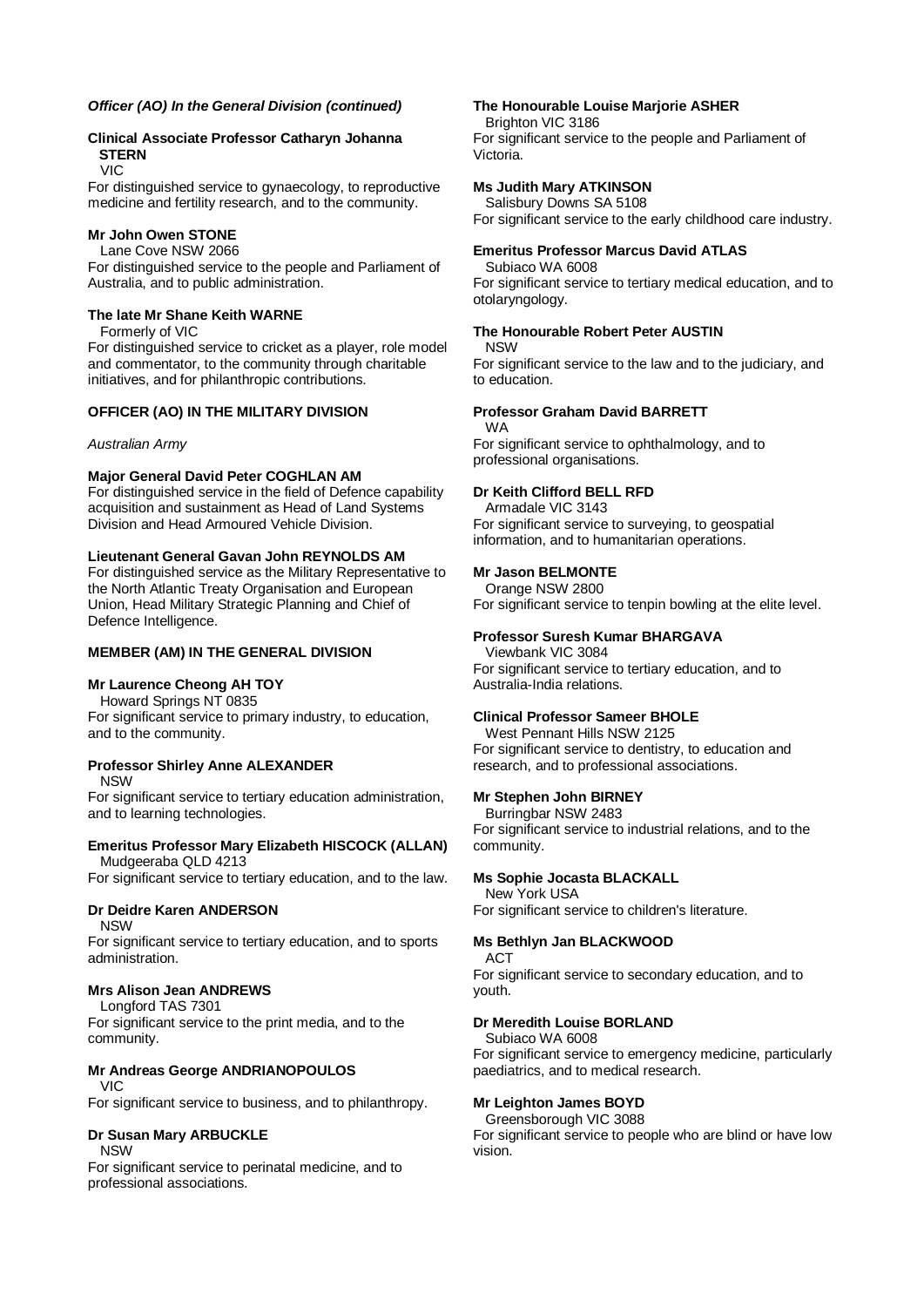#### **Mr Franklyn Roger BRAZIL**

Brookstead QLD 4364 For significant service to medical research, and to agriculture.

#### **Professor Emerita Deborah Jane BRENNAN** Balmain NSW 2041

For significant service to social policy research, to gender equality, and to tertiary education.

# **Dr Warrick James BREWER**

VIC

For significant service to neuropsychology, and to professional societies.

#### **Ms Judith Lea BRINSMEAD**

Southport QLD 4215

For significant service to charitable organisations, and to business.

# **Ms Ann Therese BYRNE**

St Kilda VIC 3004 For significant service to the superannuation sector, and to the community.

# **The late Dr James CAMERON**

Formerly of QLD

For significant service to cardiology, and to professional societies.

#### **The Honourable Timothy Francis CARMODY** QLD

For significant service to the law, and to the judiciary.

# **Mr Craig Allan CARRACHER**

NSW

For significant service to volleyball through administrative roles.

#### **Emeritus Professor Brenda CHEREDNICHENKO** VIC

For significant service to tertiary education, and to first nations peoples.

# **Mr Bradley Wayne CHILCOTT**

St Agnes SA 5097

For significant service to asylum seekers and refugees, and to the multicultural community.

# **Ms Cristina Pieta CIFUENTES**

Willoughby NSW 2068

For significant service to economic and energy sector regulation, and to consumer protection.

# **Mrs Sonya Fay CLANCY**

Abbotsford VIC 3067 For significant service to social enterprise, and to the financial sector.

# **Mr Ronald CONRY**

Yarra Glen VIC 3775 For significant service to the heating, ventilation, air conditioning and refrigeration industry.

# **Mrs Alison COVINGTON**

Woonona NSW 2517

For significant service to social welfare and sustainability programs.

#### **Commissioner Andrew Stuart CRISP APM** VIC

For significant service to the emergency management sector in Victoria.

# **Professor Kay Margaret CROSSLEY**

#### VIC

For significant service to physiotherapy, and to professional organisations.

# **Professor Joy DAMOUSI**

VIC For significant service to social sciences and the humanities, to history, and to tertiary education.

# **Dr Patricia Margaret DAVIDSON**

Pindimar NSW 2324 For significant service to medical administration, and to professional associations.

# **Mr Peter James DE CURE**

Myrtle Bank SA 5064 For significant service to the community of South Australia through a range of roles.

# **The Honourable Ivan Noel DEAN APM**

Newstead TAS 7250 For significant service to the people and Parliament of Tasmania, and to the community.

# **Emeritus Professor Leigh Walter DELBRIDGE**

Castlecrag NSW 2068 For significant service to endocrinology, and to medical education.

# **Ms Margaret Helen DENCE**

Northbridge NSW 2063 For significant service to the performing arts as an actor.

#### **The Honourable Justice Sarah Catherine DERRINGTON**

QLD

For significant service to the judiciary and to the law, and to legal education.

# **Mr Ian William DICKSON**

NSW For significant service to the performing arts as a benefactor.

# **Professor Anne Cheryl DISSANAYAKE**

Camberwell VIC 3124 For significant service to medical research, to tertiary education, and to professional societies.

# **Mr Paul DONOVAN**

Paradise Waters QLD 4217 For significant service to the tourism sector in Queensland.

# **Professor Angela Fay DULHUNTY**

NSW

For significant service to medical research, and to professional organisations.

# **Ms Christina EFTHYMIADES**

Concord NSW 2137 For significant service to charitable organisations, and to the public relations industry.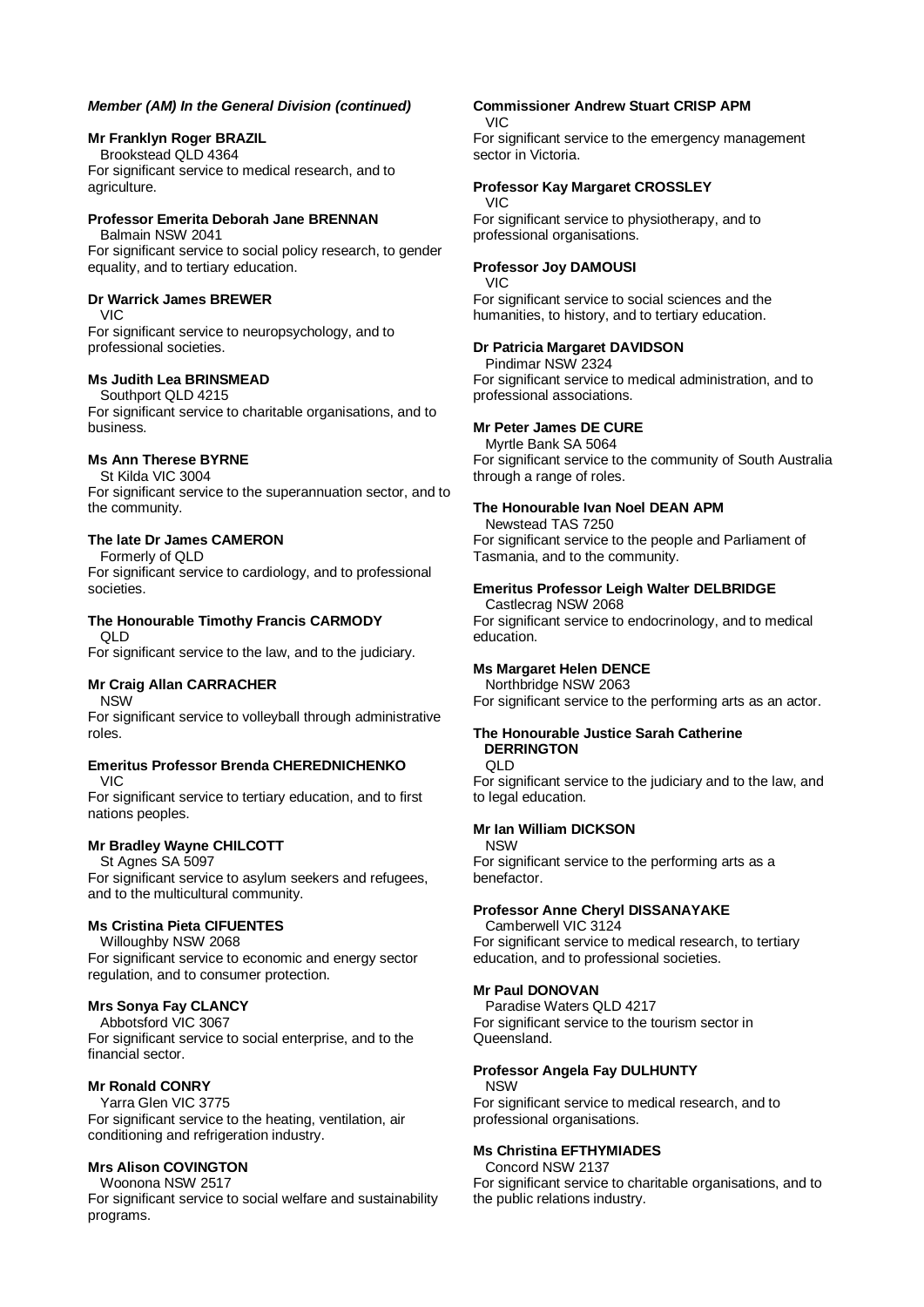# **Professor Dennis Gordon EGGINGTON**

WA

For significant service to the Indigenous community of Western Australia.

# **Mr Jeffrey Roy ELLISON**

Leabrook SA 5068 For significant service to the tourism industry, and to the community.

#### **Mr Jason Peter ELLSMORE**

Minto NSW 2566 For significant service to education, and to youth sports.

# **Mrs Robyn-Lee ERSKINE**

Hawthorn East VIC 3123 For significant service to accountancy, and to professional associations.

# **Dr Harold FABRIKANT**

Caulfield VIC 3162 For significant service to the performing arts, and to medicine.

# **Mr Jean-Pierre FAMECHON**

VIC

For significant service to boxing at the elite level.

# **Mr Geoffrey Noel FITZPATRICK**

Twin Waters QLD 4564 For significant service to optometry, and to the community.

# **Colonel Peter Ronald FLORANCE (Retd)**

Bega NSW 2550 For significant service to veterans and their families, and to the community.

# **Dr Michael Anthony FOLEY**

Wollongong NSW 2500

For significant service to community health, and to dental education.

# **Dr Geoffrey Michael FOLIE**

VIC

For significant service to the mining and resources sector, and to business.

# **Mr Robert James FORDHAM**

Burleigh Waters QLD 4220

For significant service to rugby union through a range of roles.

# **Mr Philip William FORREST**

QLD

For significant service to Australia-Singapore business relations.

# **Ms Catherine FOX**

NSW

For significant service to journalism, and to gender equality and diversity.

# **Mrs Babette Avita FRANCIS**

Toorak VIC 3142

For significant service to the community through a range of roles.

# **Emeritus Professor Shu FUKAI**

QLD For significant service to agriculture and food science research, and to education.

# **Professor David Kenneth GARDNER**

#### VIC

For significant service to reproductive medicine, and to education.

# **Mr Philip Stuart GARLING**

Berry NSW 2535 For significant service to the energy, construction and infrastructure sectors.

#### **Professor Peter Anastasius GERANGELOS**

Vaucluse NSW 2030 For significant service to tertiary legal education, particularly to constitutional law, and to professional organisations.

#### **Her Honour Magistrate Jennifer Anne GOLDSBROUGH**

VIC

For significant service to the judiciary and to the law, and to legal education.

#### **Mr George Robert GREENBERG**

Malvern VIC 3144 For significant service to aged care, and to medical advisory roles.

#### **Dr Steven Jon HAMBLETON**

The Gap QLD 4061 For significant service to medical governance, to professional associations, and to the community.

# **Mr Steven John HARKER**

Potts Point NSW 2011 For significant service to the banking sector, and to the community.

# **Mr Todd HARPER**

Brunswick VIC 3056 For significant service to cancer support programs, and to medical governance.

# **Mr Nigel Scott HARRIS**

Kangaroo Point QLD 4169 For significant service to the not-for-profit sector, and to the community.

# **Mr Richard John HEARN**

Wattle Park SA 5066 For significant service to aged care, and to the community.

# **Dr Anita Marianne HEISS**

#### West End QLD 4101

For significant service to tertiary Indigenous studies, and to the arts.

# **Dr Peter David HEYSEN**

# Glenelg SA 5045

For significant service to general medicine, and to the community.

# **Mr Nicholas Richard HEYWARD**

Hobart TAS 7000 For significant service to the arts, and to orchestra leadership.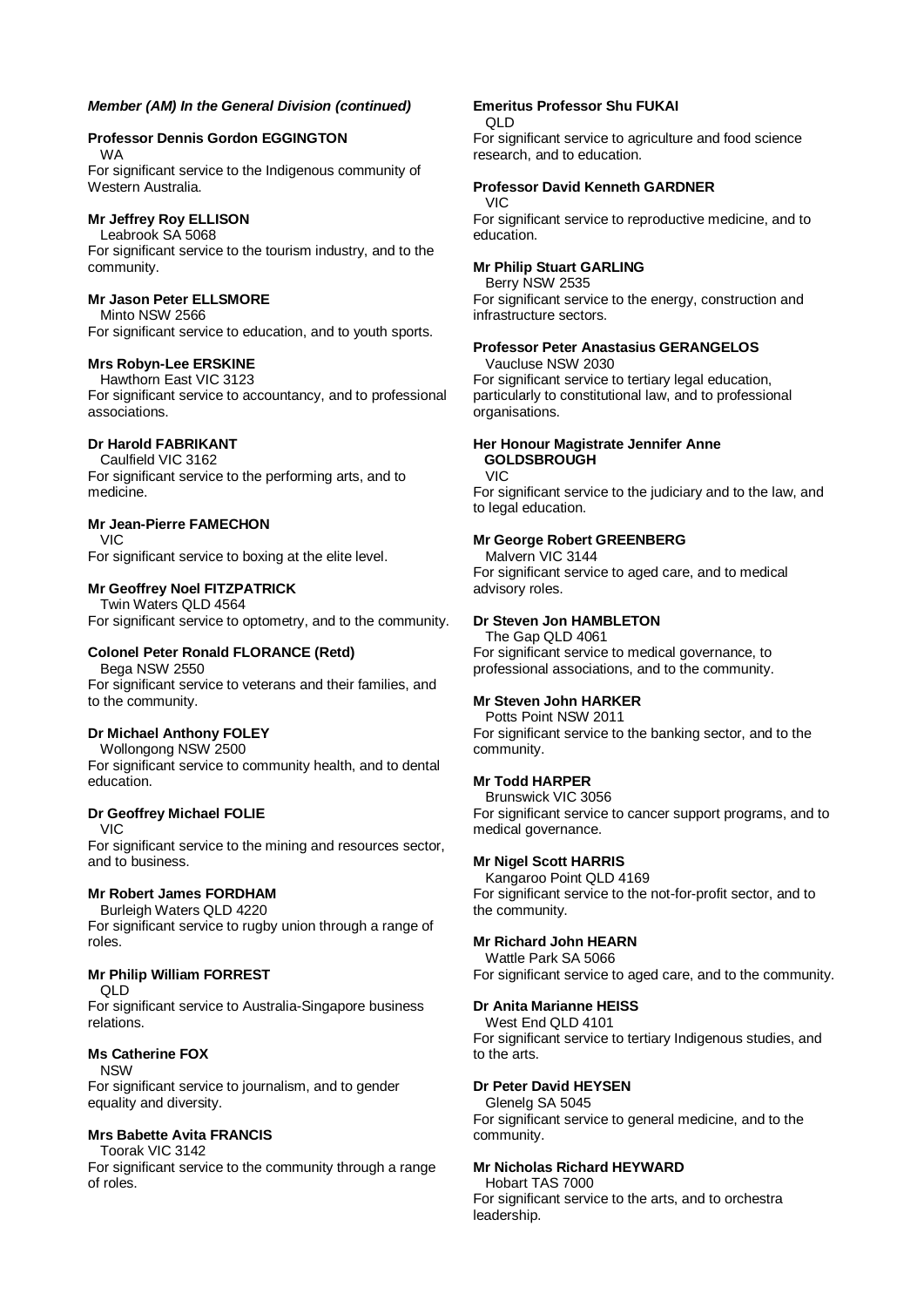#### **Professor Louise Mary HICKSON**

QLD

For significant service to tertiary education, and audiology associations.

# **Dr Sarah Nicole HILMER**

Cremorne NSW 2090 For significant service to clinical and geriatric pharmacology.

# **The late Mr Raymond Stenton HIND**

Formerly of Brighton VIC 3186 For significant service to intellectual property law.

# **Mr John Hamilton HOOD**

Malvern VIC 3144 For significant service to social welfare organisations, and to the community.

#### **Mrs Catherine HUGHES**

Caversham WA 6055 For significant service to immunisation.

# **Emeritus Bishop Peter William INGHAM**

Greenwich NSW 2065 For significant service to the Catholic Church in Australia.

# **Mr Louis Albert JOHNSON**

East Launceston TAS 7250 For significant service to the community through a range of organisations.

#### **Mr Brian JONES**

North Richmond NSW 2754 For significant service to chess at the elite level.

#### **Ms Diana Susanne JONES**

Wembley WA 6014 For significant service to conservation and the environment.

#### **Mr Robert Bernard KELLY**

Pyrmont NSW 2009 For significant service to the insurance sector, and to the community.

# **Mrs Anne Vanessa KENNEDY**

Coonamble NSW 2829 For significant service to water conservation, and to the community.

# **Mr David Arthur KENYON**

Forrest ACT 2603 For significant service to the community of the Australian Capital Territory region.

#### **Dr Michelle KILEY** SA

For significant service to neurology, and to professional associations.

# **Ms Kathleen Mary KIRBY**

VIC

For significant service to public administration, and to tertiary education.

#### **Emeritus Professor Valerie Anne KIRK**

O'Connor ACT 2602 For significant service to tertiary arts education, and as an artist and curator.

#### **Mrs Betty KLIMENKO**

#### NSW

For significant service to motorsport, and to charitable organisations.

#### **Ms Elizabeth Ann KOFF**

Roseville NSW 2069 For significant service to public health administration and governance, and to professional organisations.

#### **Mr Barry Martin LAMBERT**

Collaroy NSW 2097 For significant service to cannabinoid medical research, to business, and to charitable organisations.

#### **Mr Graham LANCASTER**

**NSW** 

For significant service to the law, and to the Illawarra region.

#### **Dr Robyn Gaye LANGHAM**

VIC For significant service to renal health research, and to tertiary medical education.

#### **Ms Meghann Moira LANNING**

# VIC

For significant service to women's cricket at the elite level.

# **Professor Kathy LASTER**

Melbourne VIC 3004 For significant service to the law, and to legal advisory roles.

# **The late Mr David John LECKIE**

Formerly of Robertson NSW 2577 For significant service to the broadcast media through executive roles.

#### **Dr Jeremy Wilfrid LEECH**

Mount Gambier SA 5290 For significant service to the forestry industry, to tertiary education, and to the community.

# **Mr Graeme Colvin LEGGE OAM**

Emerald VIC 3782 For significant service to emergency response organisations, and to the community.

#### **Mr Ian Grant LEVI**

Sydney NSW 2000 For significant service to the community through a range of organisations.

# **Mr Joseph George LEWIT**

Malvern VIC 3144 For significant service to architecture, and to public administration.

#### **Mrs Gilla LIBERMAN**

**NSW** For significant service to the Jewish community, and to women.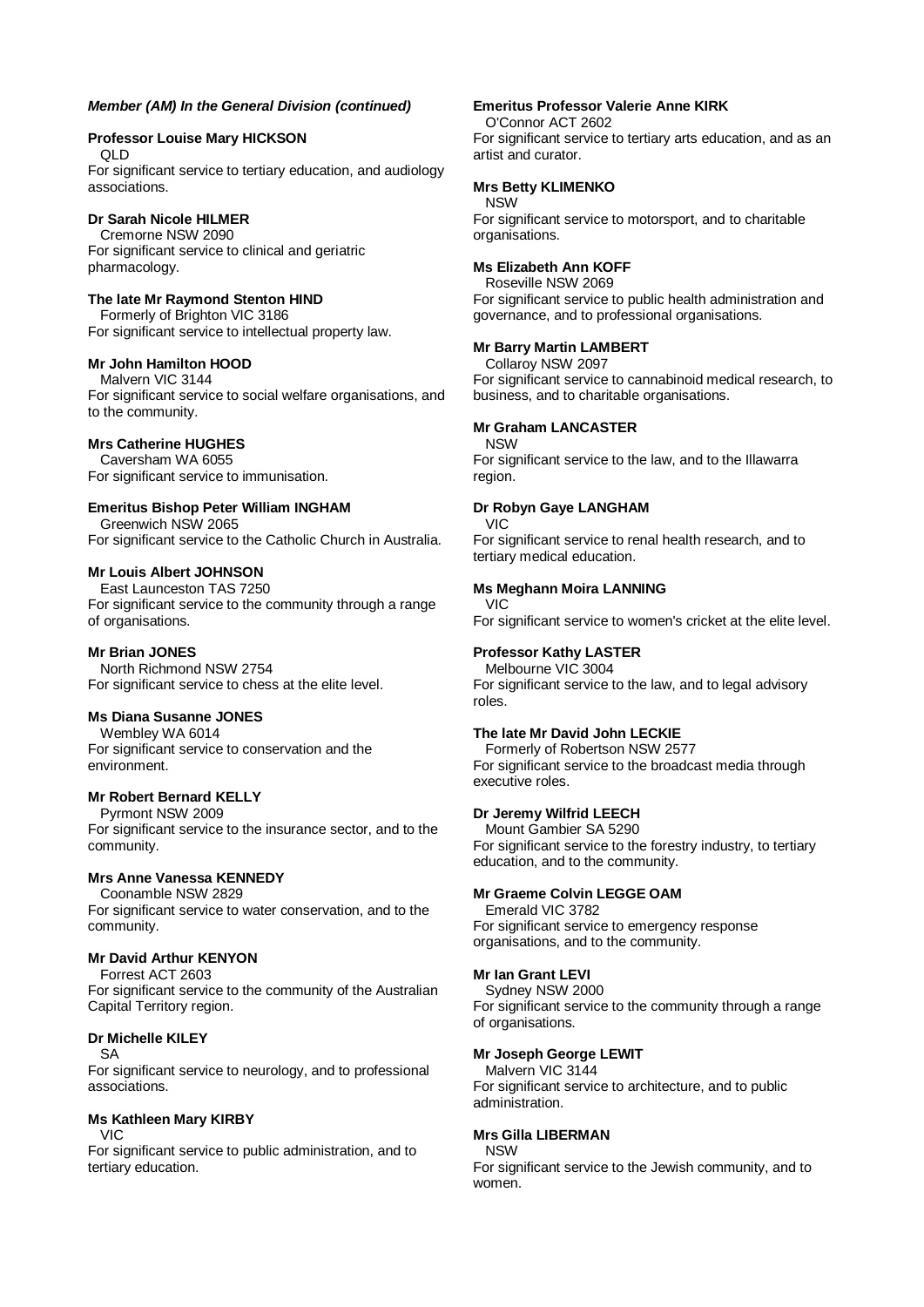#### **Dr Rosemary Anne LIERSE**

Southbank VIC 3006 For significant service to music education.

#### **Ms Serena LILLYWHITE**

Brunswick VIC 3056 For significant service to business, and to tertiary education.

#### **Mr Stephen Kin Ming LIU**

Killara NSW 2071 For significant service to cancer support services, and to the community.

# **Ms Leslie LOBLE**

Bondi NSW 2026 For significant service to public administration, and to education.

# **Miss Gwenda Muriel LUCAS**

Banyule VIC 3084 For significant service to calisthenics, and to the community.

#### **Ms Joanne Maree McCARTHY**

NSW For significant service to the print media as a journalist.

#### **Ms Sandra Margaret McCAW**

Frankston VIC 3199 For significant service to golf at the elite level.

#### **Mr John McCONAGHY**

Avalon NSW 2107 For significant service to the yacht manufacturing sector.

# **Mr David Alexander McCREDIE**

Chipping Norton NSW 2170 For significant service to Australia-United Kingdom business and trade relations.

#### **Mr Ross Stewart MacDIARMID**

ACT

For significant service to public administration, and to the community through a range of roles.

# **Dr Rachel Elizabeth McFADYEN**

Fig Tree Pocket QLD 4069 For significant service to biosecurity, and to entomology.

# **Dr Louis Eugene McGUIGAN**

South Hurstville NSW 2221 For significant service to rheumatology, and to community health.

#### **Ms Fiona McKENZIE**

Surry Hills NSW 2010 For significant service to people with intellectual disability.

#### **Dr Ewen McPHEE**

Emerald QLD 4720

For significant service to general medicine, to health administration, and to tertiary education.

#### **Professor Michael MAHONY**

Cooranbong NSW 2265

For significant service to the life sciences, and to tertiary education.

#### **Mr Wesley MARNE**

St Marys NSW 2760 For significant service to the Indigenous community of Western Sydney.

# **Dr Susan MARSDEN**

Erindale SA 5066 For significant service to history and heritage as an author, academic and speaker.

#### **Professor Rebecca Sara MASON**

Bellevue Hill NSW 2023 For significant service to tertiary education, and to professional associations.

#### **Mr Brenton Justin MAURIELLO**

Bangkok Thailand

For significant service to Australia-ASEAN and Australia-Thailand business relations.

#### **Professor Rory MEDCALF**

ACT

For significant service to international relations, and to tertiary education.

#### **The Honourable Justice John Eric MIDDLETON QC** VIC

For significant service to the judiciary and to the law, and to professional associations.

#### **Professor Imogen Ann MITCHELL**

Red Hill ACT 2603 For significant service to intensive care medicine, and to tertiary education.

# **Ms Robyn MONRO MILLER**

Paddington NSW 2021 For significant service to the community through children's organisations.

#### **Mr Brendan Joseph MOON**

QLD

For significant service to public administration, and to rugby union.

#### **Mr Matthew MORAN**

NSW

For significant service to the tourism and hospitality industries, and to charitable organisations.

# **Emeritus Professor Neil MORGAN**

Wembley WA 6014

For significant service to public administration in Western Australia.

# **The late The Honourable Timothy Sean MULHERIN**

Formerly of West Mackay QLD 4740 For significant service to the people and Parliament of

Queensland.

# **Ms Phyllis Constance MURPHY**

Williamstown VIC 3016 For significant service to architecture, and to built heritage conservation.

# **Mr Patrick Stuart MURRAY**

Sanctuary Cove QLD 4212 For significant service to aviation safety, and to the air transport industry.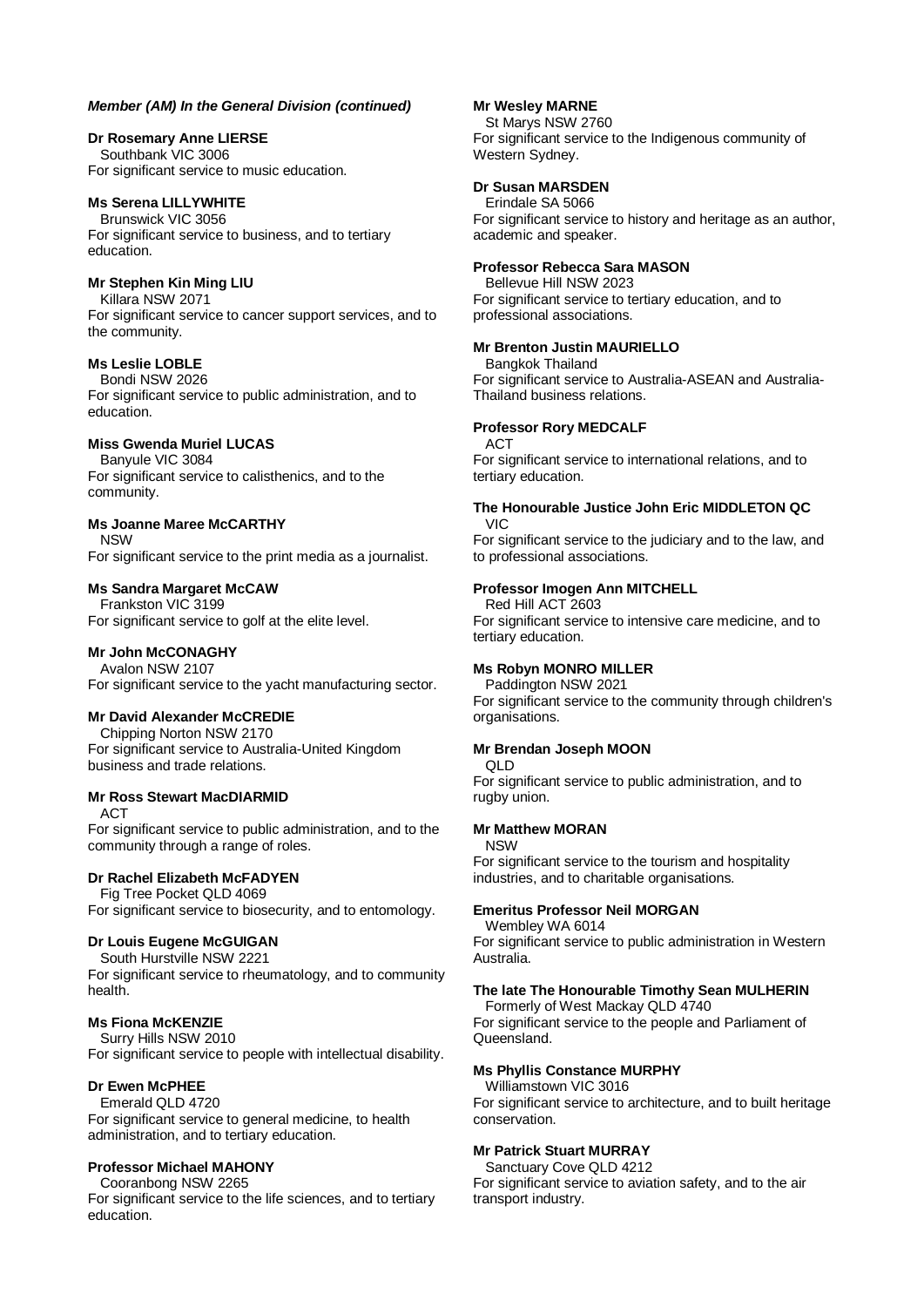#### **Emeritus Professor Frank William NICHOLAS** NSW

For significant service to animal genetics, and to tertiary education.

# **Mr Ravi Inder Singh NIJJER**

Camberwell VIC 3124 For significant service to maritime transport safety.

# **Professor Jeremy J Nicolle OATS**

Richmond VIC 3121 For significant service to women's health as a clinician and academic.

#### **Mr David Keith PAYES**

Caulfield North VIC 3161 For significant service to business, and to the community.

# **Mr Mark Damian PERICA**

North Melbourne VIC 3051 For significant service to industrial relations, and to the law.

# **Professor Phoebe Anne PHILLIPS**

Baulkham Hills NSW 2153 For significant service to pancreatic cancer research.

# **Ms Muriel Kathleen PICTON**

Tennyson NSW 2754 For significant service to cricket as a player, administrator and coach.

# **Dr Meron Edith PITCHER**

VIC For significant service to medicine, and to women's health.

# **Ms Jelena POPOVIC**

VIC For significant service to the judiciary, and to the law.

# **The Honourable Elizabeth Jeanette POWELL**

Kialla VIC 3631

For significant service to the people and Parliament of Victoria, and to the community.

# **Mr Gregory John PRESTON**

NSW

For significant service to the property valuation industry.

# **Mr Philip QUAST**

NSW

For significant service to the arts as a performer, mentor and educator.

# **Mr Michael QUIGLEY**

Darlinghurst NSW 2010

For significant service to the telecommunications sector, and to education.

# **Ms Carol RAYE**

NSW

For significant service to the performing arts as an actor and producer.

# **Professor Timothy Gerald REEVES**

Newtown VIC 3220

For significant service to sustainable agriculture research and production.

#### **The Late Mr Ian Douglas REID**

Formerly of Victoria For significant service to the community through not-forprofit and social welfare organisations.

# **Professor Peter REVILL**

Alphington VIC 3078 For significant service to microbiology and immunology research.

# **Ms Margaret Rosalind RICHARDSON**

VIC For significant service to the Anglican Church of Australia.

# **Ms Anne Lindsey RICHES**

Killcare NSW 2257 For significant service to community mental health programs and initiatives.

# **Dr Shirleene Rose ROBINSON**

Summer Hill NSW 2130 For significant service to the LGBTIQ community, to marriage equality, and to history.

# **Mr Richard Neville ROGERS**

VIC For significant service to the community through the notfor-profit sector.

# **Mr Anthony Vincent RONEY**

Legana TAS 7277

For significant service to the community through Lions International.

# **Mr Garry Winten ROTHWELL**

NSW For significant service to the not-for-profit sector, and to architecture.

# **Ms Susan Elizabeth ROTHWELL**

NSW

For significant service to the not-for-profit sector, and to architecture.

# **Ms Michele RUMSEY**

Sydney NSW 2007 For significant service to nursing, and to health care policy.

# **Mr Alan Graham RYDGE**

Point Piper NSW 2027 For significant service to event hospitality, and to the entertainment industry.

# **Ms Mary (Maria) SAID**

Quakers Hill NSW 2763 For significant service to anaphylaxis treatment, education and prevention.

#### **Mrs Lesley SALEM**

Hamilton NSW 2303 For significant service to nursing, and to Indigenous health.

# **Ms Jillian Anne SAUNDERS**

Surry Hills NSW 2010 For significant service to public administration.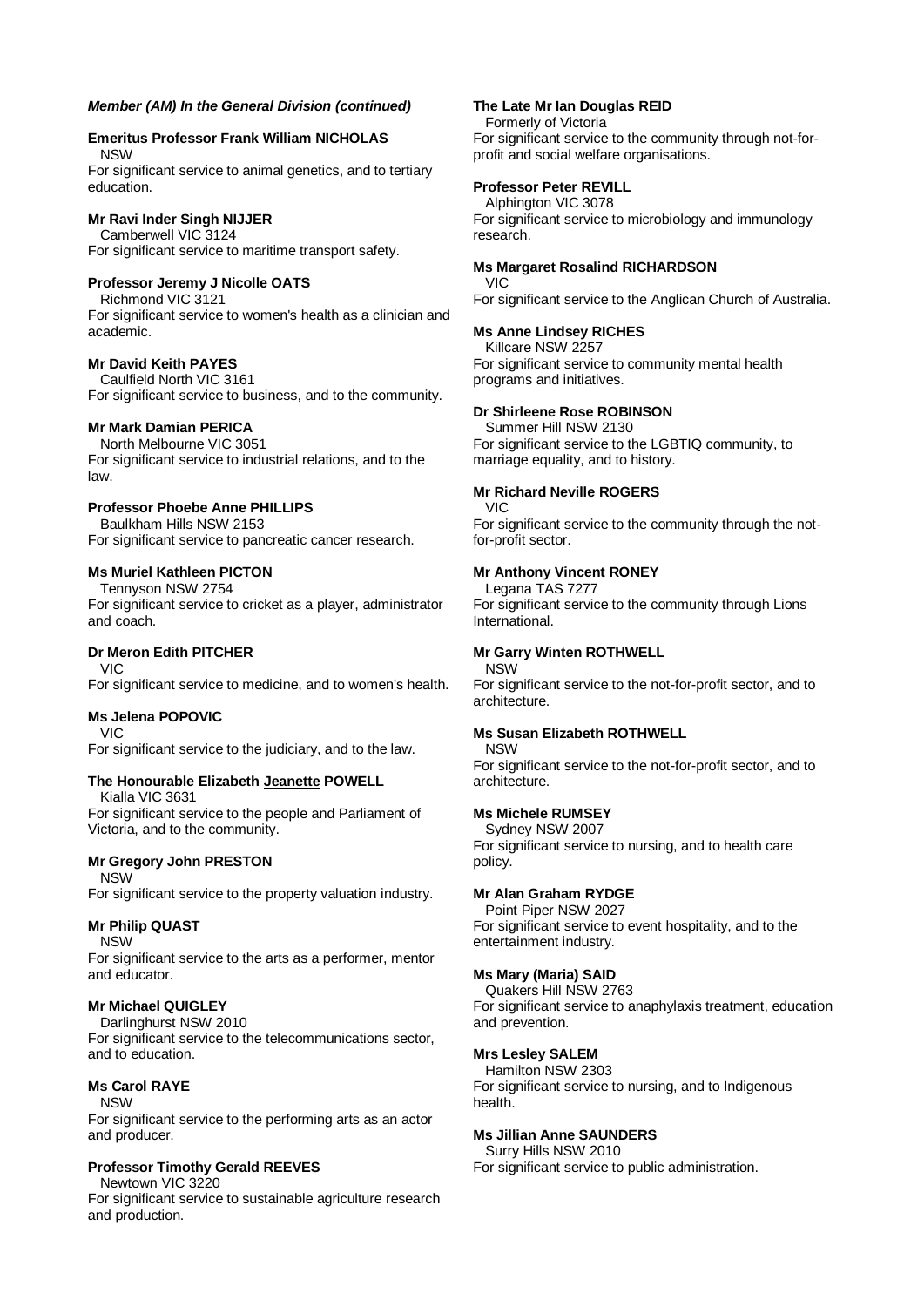#### **Ms Anna Marjorie SCHWARTZ**

Melbourne VIC 3000 For significant service to the museums and galleries sector.

# **Dr Michelle SCOLLO**

VIC

For significant service to community health through smoking prevention initiatives.

# **Mr Adam SCOTT**

QLD

For significant service to golf at the elite level.

# **Professor Clare SCOTT**

Parkville VIC 3052 For significant service to gynaecological oncology.

# **The late Ms Christine Josephine SHARP**

Formerly of Bronte NSW 2024 For significant service to arts administration in a range of roles.

#### **Ms Miriam SILVA**

SA

For significant service to the multicultural community of South Australia, and to women.

# **Mrs Helen Elizabeth SJOQUIST**

Wahroonga NSW 2076

For significant service to the performing arts, and to youth.

# **Ms Kathleen Mary SLOANE**

Richmond VIC 3121 For significant service to nursing, and to global women's health.

# **Mrs Barbara Anne SLOTEMAKER DE BRUINE**

ACT

For significant service to squash as a player, administrator and coach.

# **Mr Alan Lindsay SOUTHCOTT**

Somerton Park SA 5044 For significant service to rowing as a competitor, administrator and coach.

# **Mr Anthony Kenrick STAVELEY**

Turramurra NSW 2074

For significant service to community health, and to people with disability.

# **Mrs Carmel Margaret STEFANOFF**

WA

For significant service to youth through Girl Guides.

# **Dr John Huston STEWART**

Balgowlah NSW 2093 For significant service to medicine as a nephrologist.

# **Mr Geoffrey Macquarie STOOKE OAM**

Floreat WA 6014

For significant service to rugby union, to sports administration, to business, and to the community.

#### **Dr Ryan Anthony STORY**

Brisbane QLD 4000 For significant service to motorsport, and to the community.

#### **Mr Michael John SULLIVAN**

Lindfield NSW 2106 For significant service to people with disability in a range of roles.

#### **Mr David Gordon SWIFT**

SA For significant service to the energy sector of South Australia.

# **Mr Lloyd William TAYLOR**

Norwest NSW 2153 For significant service to policing organisations, and as an officer.

#### **Ms Kerstin THOMPSON**

VIC

For significant service to architecture, and to tertiary education.

#### **Mr Rory Hamline TREWEEKE**

Angledool NSW 2834 For significant service to the rural community of New South Wales.

#### **Mr Richard Thomas UNDERWOOD**

Mannerim VIC 3222 For significant service to the community of Geelong.

# **Mr Kevin Douglas WALTERS MBE**

North Rocks NSW 2151 For significant service to cricket at the elite level.

# **Mr Michael John WARD CSC**

Kingston ACT 2604 For significant service to the defence industry.

# **Mr Kerry Dhonal WATSON**

Lake Gardens VIC 3355 For significant service to the tourism industry, and to the major events sector.

#### **Dr Tarun Stephen WEERAMANTHRI**

Warwick WA 6024 For significant service to public health administration.

# **Ms Yvonne WELDON**

Rosebery NSW 2018 For significant service to the Indigenous community of New South Wales.

# **Mr Ralph WIGG**

Croydon VIC 3136 For significant service to compliance standards in engineering.

#### **Emeritus Professor Hilary Patience WINCHESTER** Fannie Bay NT 0820

For significant service to tertiary education, and to governance, committee and advisory roles.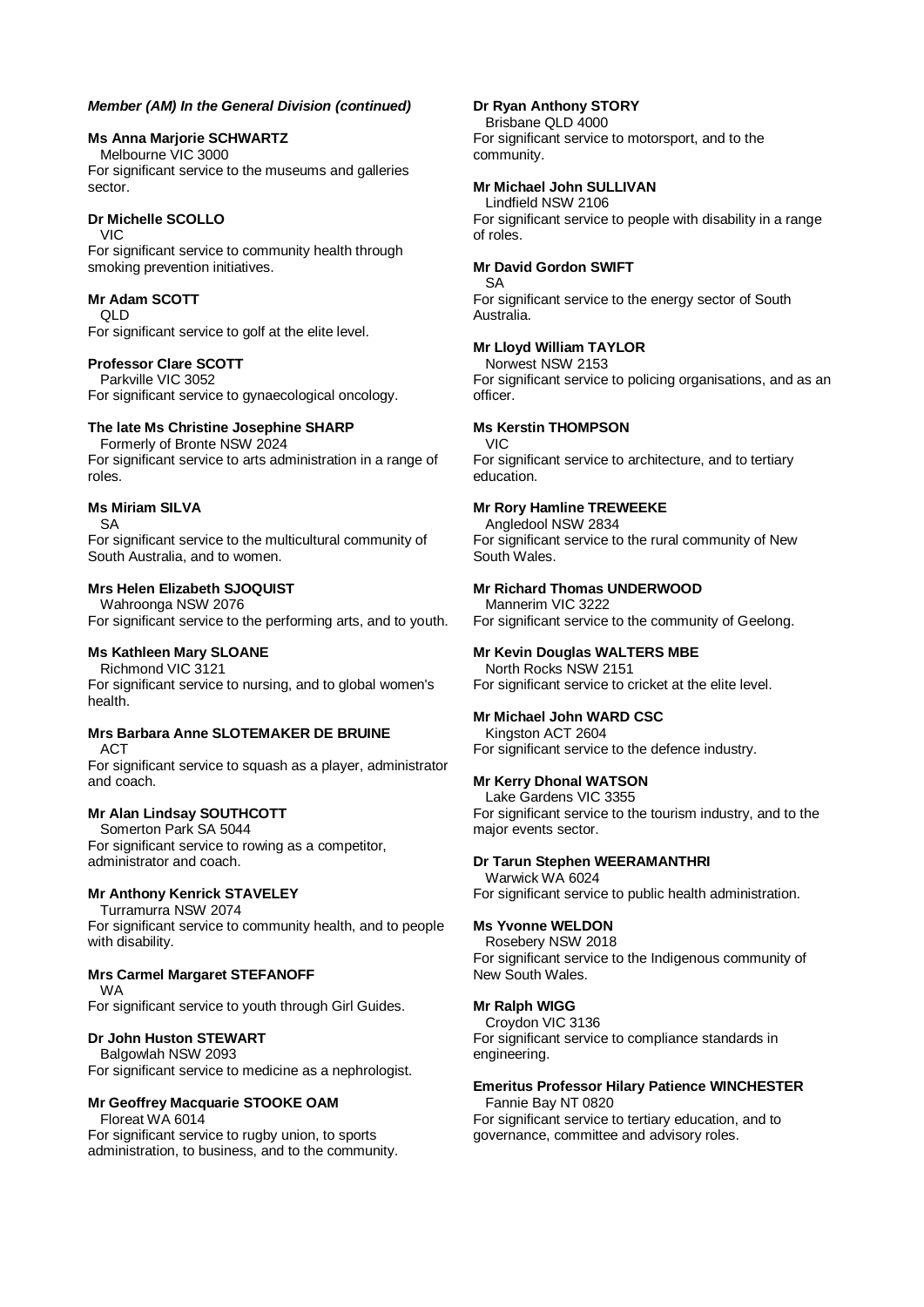#### **Mr Terence Ronald WINTERS**

Hawthorn VIC 3122 For significant service to the community through charitable organisations.

# **Mr Kevin John WOOD**

Brighton VIC 3186 For significant service to recreational sailing.

# **Dr Margaret Beverley WOOD**

VIC For significant service to community nutritional health, and to tertiary education.

# **Emeritus Professor Linda WORRALL**

Seventeen Mile Rocks QLD 4073 For significant service to speech pathology through aphasia research and advocacy.

# **Dr Timothy Andrew WRIGHT**

Marrickville NSW 2204 For significant service to primary and secondary education, and to professional associations.

#### **HONORARY MEMBER (AM) IN THE GENERAL DIVISION**

# **Dr Richard Jules COHN**

Rose Bay NSW 2029

For significant service to paediatric cancer medicine, and to professional organisations.

# **Professor Maria Antoinette FIATARONE SINGH**

Wahroonga NSW 2076 For significant service to geriatric medicine, to research, and to education.

# **Ms Jennifer Ann MOLES**

VIC

For significant service to historical conservation and town planning organisations.

# **Mr William SHANNON**

Albert Park VIC 3206

For significant service to the marketing and communications industry, particularly behavioural change initiatives.

# **MEMBER (AM) IN THE MILITARY DIVISION**

#### *Royal Australian Navy*

**Rear Admiral Wendy Anne MALCOLM CSM RAN** For exceptional service in surface ship sustainment for the Australian Defence Force.

# **Rear Admiral Ian Gordon MURRAY RAN**

For exceptional service to the Australian Defence Force in strategic logistics and operations support.

#### **Commodore Steven John TIFFEN RAN**

For exceptional service in surface ship acquisition and sustainment for the Australian Defence Force.

#### **Captain Letitia Deborah VAN STRALEN CSC RAN**

For exceptional service in senior leadership positions by enhancing culture and people systems, and building a framework for positive engagement with all people in the Royal Australian Navy.

#### **Commodore Gregory John YORKE CSC RAN**

For exceptional service to the Royal Australian Navy in senior command positions.

*Australian Army*

#### **Major General Jason Peter BLAIN DSC CSC**

For exceptional performance of duty as Director General Force Options and Plans, Branch Head National Security Division in the Department of the Prime Minister and Cabinet and Commander 7th Brigade.

#### **Brigadier Matthew Ivan BURR**

For exceptional service as Commander of the 4th Brigade force assigned as Commander Joint Task Force 646 and Commander Joint Task Group 629.2.

#### **Principal Chaplain Darren Peter JAENSCH**

For exceptional performance of duty in Chaplaincy leadership and development particularly as the Director General Chaplaincy - Army

#### **Major General Paul Andrew KENNY DSC DSM**

For exceptional service to the Australian Defence Force in the field of Special Operations command and senior staff appointments.

#### **Colonel Andrew Paul MOSS CSM**

For exceptional service and significantly enhancing the operational effects and capabilities of the Australian Defence Force.

# **Major General Christopher Robert SMITH DSC CSC**

For exceptional service as Chief of the Defence Force Liaison Officer to the Chairman of the Joint Chiefs of Staff United States and as Director General Land Operations, Army Headquarters.

#### **Brigadier Malcolm Dalziel WELLS DSC**

For exceptional service as the Deputy Commander 2nd Division and Joint Task Force 629 and Commander of Joint Task Force 629 during OPERATION COVID-19 ASSIST.

*Royal Australian Air Force*

# **Air Commodore Angela Maria CASTNER**

For exceptional service to the Australian Defence Force in Logistics workforce development, fighter aircraft sustainment, and enterprise supply management.

#### **Air Commodore Kirrily Ann DEARING**

For exceptional service to the Australian Defence Force in strategic engagement, integration of women in Afghan society, and military responses to international and domestic operations.

#### **Air Commodore Andrew Ronald ELFVERSON**

For exceptional service to the Australian Defence Force in organisational development, and in delivery of the national program for the 2021 Royal Australian Air Force Centenary.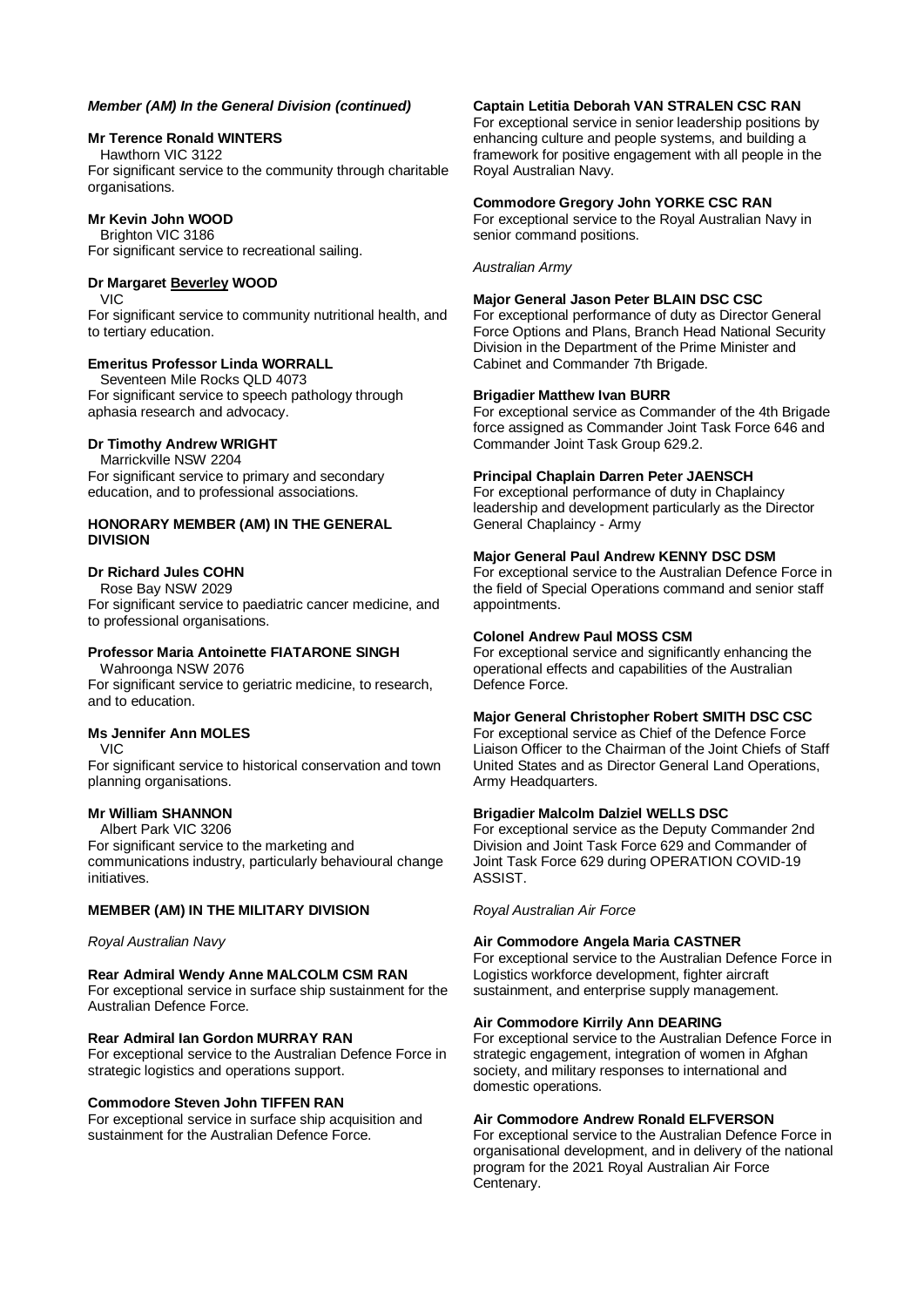#### *Member (AM) In the Military Division (continued)*

*Royal Australian Air Force (continued)*

**Group Captain Lindley James GHEE OAM** For exceptional service implementing change management in successive postings across the Royal Australian Air Force and Joint education and training communities.

# **MEDAL (OAM) IN THE GENERAL DIVISION**

**Mrs Margaret ADDICOAT** Wantirna South VIC 3152 For service to the community through volunteer roles.

**Dr Sunday ADEBIYI** Dysart QLD 4745 For service to general practice medicine.

**Mrs Hasna AHMAD** NSW For service to the community of Lakemba.

**The Reverend Dr Christopher Carl AIKEN** Ashford SA 5035 For service to the community through chaplaincy roles.

**Mr David John ALLAN** Bull Creek WA 6149 For service to the international community of Myanmar.

**Mr David Anthony ALLEN** Agnes Water QLD 4677 For service to the visual arts.

**Ms Terri Gitsham ALLEN** Wonthaggi VIC 3995 For service to conservation and the environment.

**Mrs Joanne ANDREWS** Sarsfield VIC 3875 For service to community of Sarsfield.

**Ms Jakara ANTHONY** Barwon Heads VIC 3227 For service to sport as a gold medallist at the Beijing Winter Olympic Games 2022.

**Professor Josie Jacqueline ARNOLD** South Yarra VIC 3141 For service to tertiary education.

**Dr Michael ASHER** Elizabeth Bay NSW 2011 For service to the Indigenous community, and to medicine.

**Mr Frank Hedley ATKINS** Sheffield TAS 7306 For service to the community of Tasmania.

**Mrs Jeanette AYRE**  $\bigcap$ For service to the community through volunteer roles.

**Ms Susan Elizabeth BAKER** Dunbogan NSW 2443 For service to conservation and the environment. **Mr Trevor Henry BANGE** Clifton QLD 4361 For service to recreational flying and gliding.

**Mr George William BARBER**

Frankston VIC 3199 For service to the community of the Mornington Peninsula.

**Dr Racheline Marlene BARDA** Rose Bay NSW 2029 For service to the Jewish community of Sydney.

**Mr Laurie BARNES** Bexley NSW 2207 For service to baseball.

**Ms Annette Dawn BARTON** City Beach WA 6015 For service to occupational therapy.

**Ms Cheryl Anne BATES** Concord NSW 2137 For service to community history preservation.

**Mr John William BATLEY** Camden Park SA 5038 For service to youth, and to the community of Adelaide.

**Mr Stanley Lennard BATTEN** Modbury Heights SA 5092 For service to the community through a range of roles.

**Mr Billy BAXTER** Mornington VIC 3931 For service to the performing arts, and to radio.

**Mr Gregory Norman BEALE** Minyama QLD 4575 For service to community safety.

**Mr Alexander Graham BELL** Coffs Harbour NSW 2450 For service to community radio, and to country music.

**Mrs Mary Isabella BELL** Bateau Bay NSW 2261 For service to naval associations, and to pipe bands.

**Mrs Susan BELL** Skennars Head NSW 2478 For service to the community through a range of roles.

**Mr William Wallace (Wally) BELL** Mount Barker SA 5251 For service to rugby union.

**Mr Andrew David BELLAIRS** VIC For service to the performing arts, and to radio.

**Mr Michael BENJAMIN** Docklands VIC 3008 For service to the community of Dingley Village.

**Mrs Marilyn BENNET** Castlemaine VIC 3450 For service to radio, and to the community.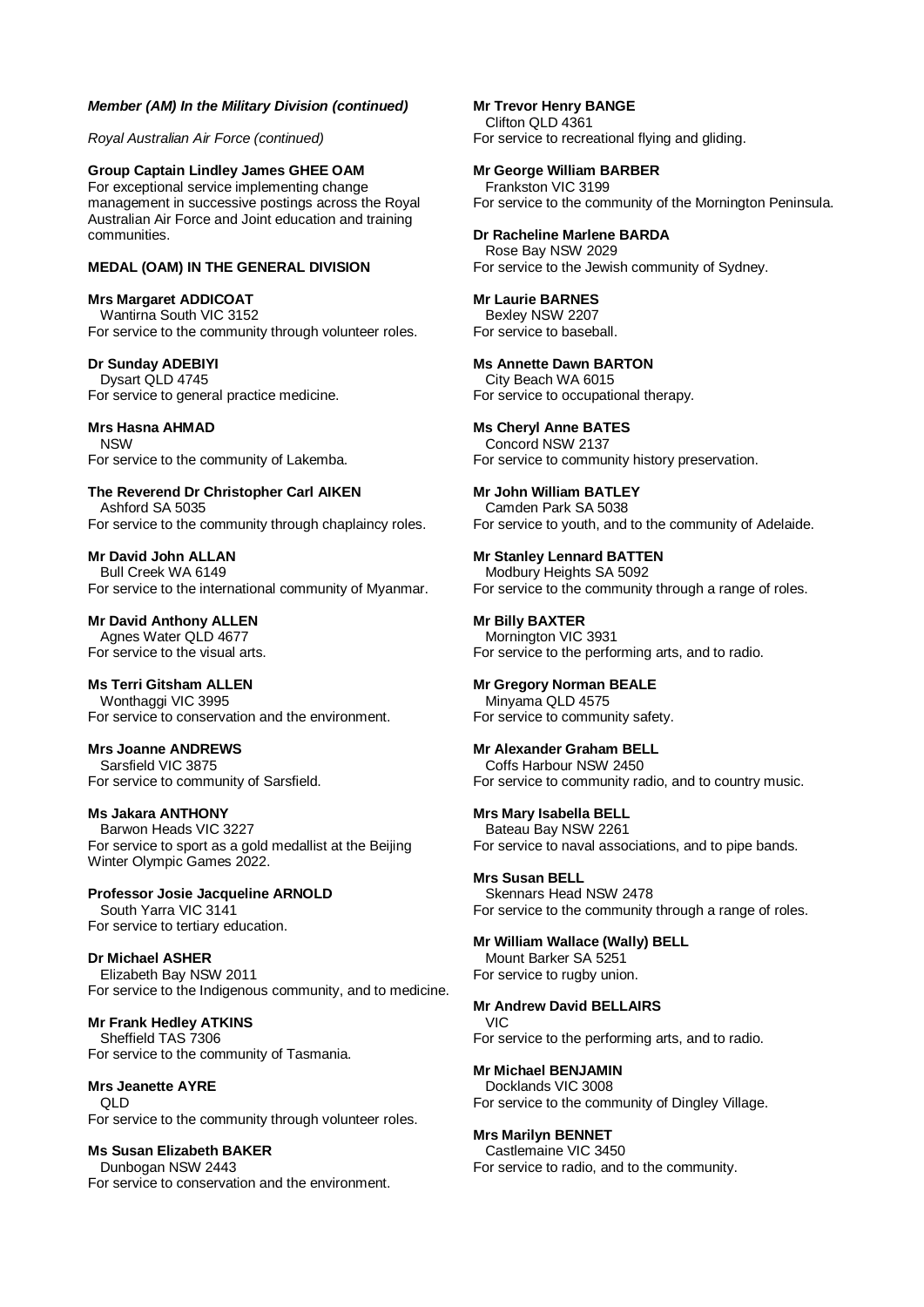**Dr Peter BEVAN** Mount Lofty QLD 4350 For service to general practice medicine.

**Mrs Asha BHAT** Albany WA 6330 For service to the Indigenous community of Western Australia.

**Ms Judith Helen BLACKER** Blackstone QLD 4304 For service to social welfare organisations.

**Mr William Douglas BLAIKIE** Walang NSW 2795 For service to the performing arts.

#### **Mr Mark BLANKFIELD**

Toorak VIC 3142 For service to the Jewish community of Victoria.

**Mrs Boguslawa Aleksandra BLISZCZYK** Essendon VIC 3040 For service to the Polish community of Victoria.

**Mr Geoffrey Walter BOEHM** Wandana Heights VIC 3216 For service to the community through a range of roles.

#### **Mr Joseph Anthony BOTTA**

Wahroonga NSW 2076 For service to the community through a range of organisations.

#### **Mr Graeme BOTTING**

Sheidow Park SA 5158 For service to the community of Hallett Cove.

#### **Mr Kenneth Wilfred BOWEN**

Everard Park SA 5035 For service to the community through a range of organisations.

#### **Mr Stephen Craig BOWEN** Albury NSW 2640

For service to the community of Albury-Wodonga.

**Ms Rosemary Faye BOYD** Greensborough VIC 3088 For service to people who are blind or have low vision.

**Mrs Joan BRATEL** Balgowlah NSW 2093 For service to people with cerebral palsy.

**Mr Graeme Victor BRAUMAN**

Brighton VIC 3186 For service to the community through a range of roles.

**Mrs Diane Kathleen BRENNAN** Warwick WA 6024 For service to performing arts education.

**Mr Anthony Hugh BRIGGS** Palm Cove QLD 4879 For service to the cruising tourism industry.

#### **Mr Alan David BRINKWORTH AFSM**

Terrey Hills NSW 2084 For service to emergency response organisations.

**Mr Desmond BROWN**

Sheffield TAS 7306 For service to tourism, and to the community.

**Mrs Jean Mary BRUCE** Success WA 6164 For service to the community through charitable organisations.

**Ms Helen Olga BRYANT** Mount Lawley WA 6050 For service to the Jewish community of Western Australia.

**Ms Linda Rose BULL** Melbourne VIC 3004 For service to the performing arts.

**Ms Vika Veiongo BULL** Melbourne VIC 3004 For service to the performing arts.

**Mr Robert Sugden BURNETT** Turramurra NSW 2074 For service to the community through a range of organisations.

**The late Mrs Donna Marie BUSS** Formerly of Walkerville SA 5081 For service to mental health through therapy.

**Mr James BUTLER** Norwest NSW 2153 For service to people with cancer.

**Mr Robert CALABY**

The Gardens NT 0820 For service to aviation in the Northern Territory.

**Mrs Helen Claire CAMPBELL** Crookwell NSW 2583 For service to music through education and performance.

**Mr Mans CARLSSON**

Rose Bay NSW 2029 For service to the sustainable investment sector.

**Mr Richard John CARNEY** Broken Hill NSW 2880 For service to the community of Broken Hill.

**Mr Stephen James CARRE** Cottesloe WA 6011

For service to the community through a range of roles.

**Mr Trevor Alan CARROLL** South Morang VIC 3752 For service to people with disability.

**Ms Barbara Jocelyn CARTER** Blackburn VIC 3130 For service to the community through a range of roles.

**Mr Graham Dean CARTER** Mount Gambier SA 5290 For service to the community of Mount Gambier.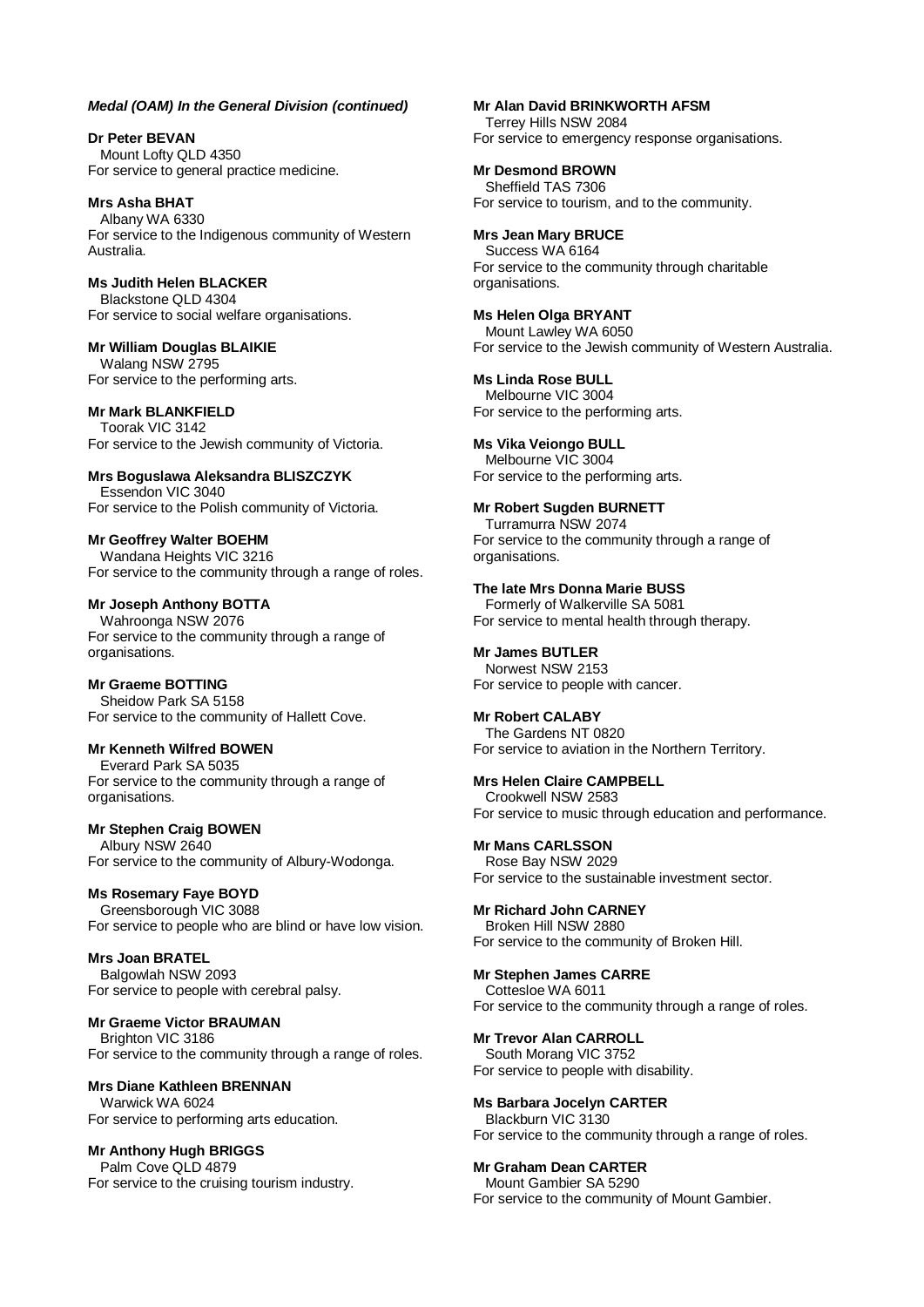#### **Mr Giuseppe CAVUOTO** SA

For service to the Italian community of South Australia.

#### **Mr Greg CHAMPION** VIC

For service to the performing arts, and to radio.

**Mrs Suzanne (Anne) CHAPPLE** Waikiki WA 6169 For service to community history.

#### **Mr Terry Vincent CHARLTON** NSW

For service to the natural resource sector, to manufacturing, and to education.

# **Mr Soo-Tee CHEONG**

Northwood NSW 2066 For service to architecture, to urban planning, and to the community.

**Mr Joe CHINDAMO** Fitzroy North VIC 3068 For service to music, and to the performing arts.

**Mr Jong-Gon CHOI** VIC For service to the Korean community of Victoria.

**Mrs Monica CHU** Enfield NSW 2136 For service to the community through a range of roles.

**Mr Jamie John CLARK** Merimbula NSW 2548 For service to youth, and to the community.

**Ms Alison CLARKE** East Brunswick VIC 3057 For service to people with learning difficulties, and to the community.

# **Mrs Marjorie CLARKE**

Wilberforce NSW 2756 For service to community history.

**Mrs Rosemary Elizabeth CLARKE** VIC For service to the community of the Mornington Peninsula.

# **Mr Colin Victor COATES** VIC

For service to speed skating.

# **Ms Michelle Louise COFFILL**

ACT For service to public administration, and to animal welfare.

#### **Ms Beccy COLE** SA

For service to country music.

# **Mrs Colleen Mary CONDLIFFE**

Salisbury West VIC 3517 For service to the community of the Loddon Mallee, and to women.

**Mrs Hazel Mae COOK** VIC For service to swimming.

# **Mr Bernard CORSER**

VIC For service to the community through a range of roles.

**Mr Ian James COVER** Barwon Heads VIC 3227 For service to the community through a range of roles.

# **Mr Harry David CRAMER** Palm Beach QLD 4221

For service to emergency response organisations.

# **The late Mrs Marian Effie CRAWLEY**

Formerly of Gloucester NSW 2422 For service to the community of Gloucester.

#### **Mr Ron Edward CREGAN** Catalina NSW 2536 For service to the caravan and camping industry.

#### **Mr Alan Charles CROSBIE** Belmont VIC 3216 For service to the community of Geelong.

**Professor Donna Sharon CROSS** Shelley WA 6148 For service to youth mental health and wellbeing.

**Mr Thomas Anzac CUMMINGS** Ballina NSW 2478 For service to the community of Ballina.

# **Mr Ian Robert CUMMINS**

Unley SA 5061 For service to people with disability.

# **Mrs Valda Mae D'ANGRI**

Alfredton VIC 3350 For service to community history preservation.

**Mrs Dorothy Ann DANTA** Yarralumla ACT 2600 For service to the arts, particularly to music festivals.

#### **Mr William Robert DARBY** QLD For service to the community of the Sunshine Coast.

# **Dr Frances Louise DARK** QLD

For service to psychiatry.

# **Mr John Michael DASEY**

Lane Cove NSW 2066 For service to the community through a range of roles.

# **The late Mrs Janice Valma DAVEY**

Formerly of Ascot VIC 3551 For service to marching and music through brass bands.

# **Mrs Judith Louise DAVEY**

Toorak VIC 3142 For service to the museums and galleries sector.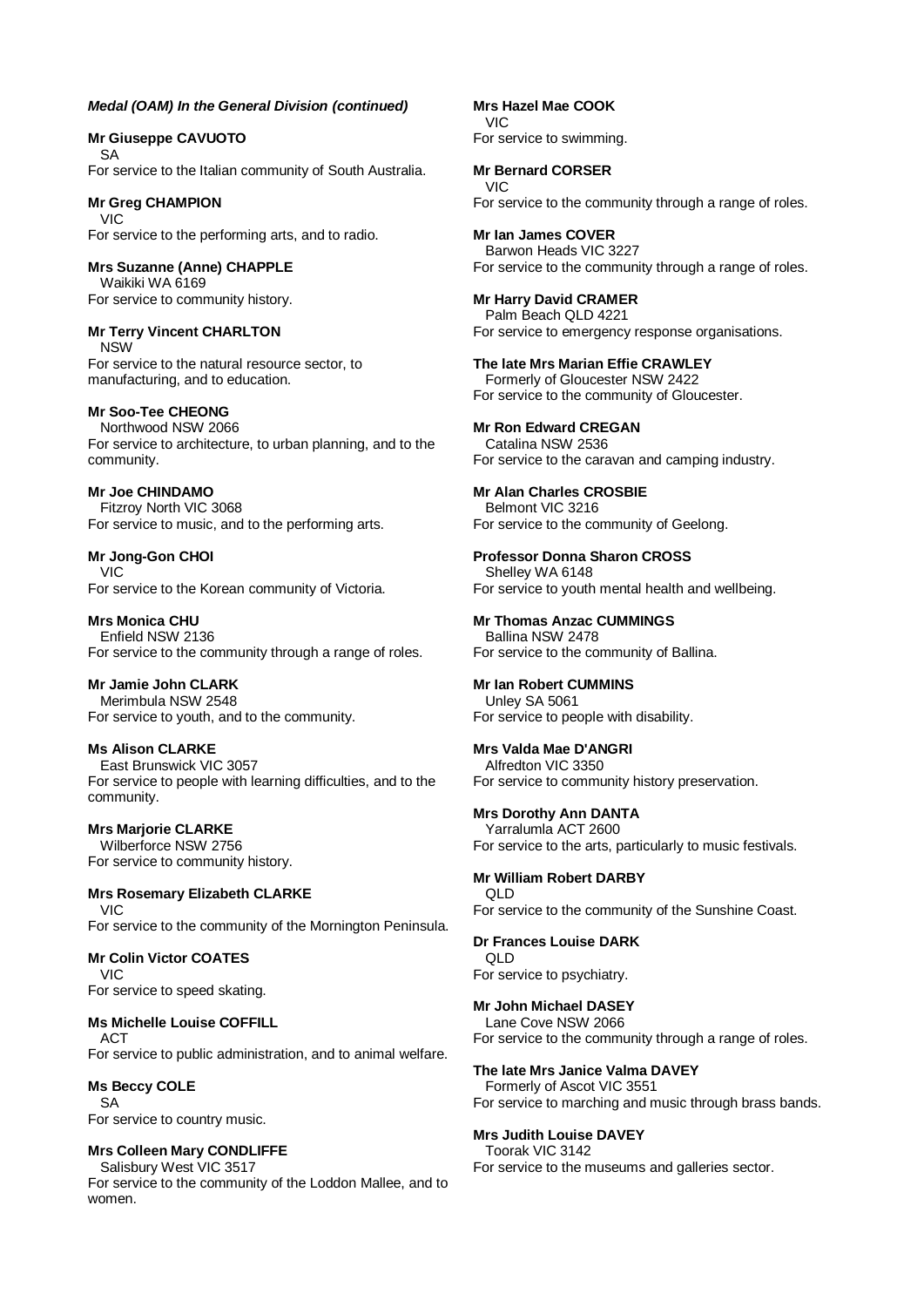**Mrs Sandra DAVIES** Parkdale VIC 3195 For service to the performing arts, and to music education.

**Mrs Michelle Paula DAVIS** East Maitland NSW 2323 For service to road safety, and to the community.

**Dr Suzanne Hazel DEAN** VIC For service to clinical psychology, and to community mental health.

**Mrs Margaret Louise DEARRICOTT** Kyneton VIC 3444 For service to the community of Kyneton.

#### **Ms Bernadette Anne DENNIS** South Yarra VIC 3141

For service to the community through a range of roles.

**Mr Ian DENTON** Vaucluse NSW 2030 For service to secondary education.

**Ms Christina DESPOTERIS** Richmond VIC 3121 For service to the Greek community of Melbourne.

**Mrs Dawn DICKSON** Cranbourne North VIC 3977 For service to the community through a range of roles.

**Mrs Suzanne Mary DOMINGUEZ** NSW For service to the museums and galleries sector.

**Mrs Mary Theresa DONNELLY** Cootamundra NSW 2590 For service to the community through a range of roles.

# **Mrs Maria Krystyna DOOGAN**

ACT For service to the law, and to the judiciary.

**Ms Christine Maria DOUGLAS** Daylesford VIC 3460

For service to opera.

**Mrs Kathleen Mary DOYLE NSW** For service to the community through support for charitable organisations.

**Ms Kerry Cecilia DOYLE PSM** Bulli NSW 2516 For service to community health.

**The late Mr Noel Stuart DOYLE** Formerly of NSW For service to the community through support for charitable organisations.

**Mr Paul DRAVET** Padstow NSW 2211 For service to movie theatre administration. **Mrs Doris DUMBRILL** Wallsend NSW 2287 For service to the community through a range of roles.

**Ms Learne DUNNE** NT For service to education in the Northern Territory.

**The late Dr Richard John DUNSTAN** Formerly of Grasmere NSW 2570 For service to medicine as a paediatrician.

**Mrs Elaine Joy DUYVESTYN** Cranbourne VIC 3977 For service to softball, and to early childhood education.

**Mrs Iryna DVOSKINA** Belconnen ACT 2617 For service to paralympic athletics.

**Lieutenant Colonel John Patrick DWYER AM (Retd)** Hollywell QLD 4216 For service to military history organisations.

**Mr Stuart Cameron DYE** Howlong NSW 2643 For service to emergency response organisations.

**Mr Patrick John EADINGTON** Warrane TAS 7018 For service to people with disability.

**Mr Quentin (Kent) EGERTON-WARBURTON** Claremont WA 6010 For service to the agricultural technology industry.

**Mr Richard Lewis ELKINGTON** Traralgon VIC 3844

For service to the community through a range of roles.

**Mrs Robyn Vera EMERY**

Springwood NSW 2777 For service to the community of the Blue Mountains.

**Dr Hugh FAIRFULL-SMITH** Terranora NSW 2486 For service to geriatric medicine.

**Mr Raymond Lance FAIRWEATHER** Tenambit NSW 2323

For service to the community of Maitland.

**Ms Sharon Paula FEKETE** WA For service to dirt track karting.

**Mrs Val FELL** Figtree NSW 2525 For service to people with dementia.

**Dr Cecile Roslyn FERGUSON** St Ives NSW 2075 For service to people with disability, and to the community.

**Mrs Pauline Dawn FIELDEN** Hectorville SA 5073 For service to netball and tennis.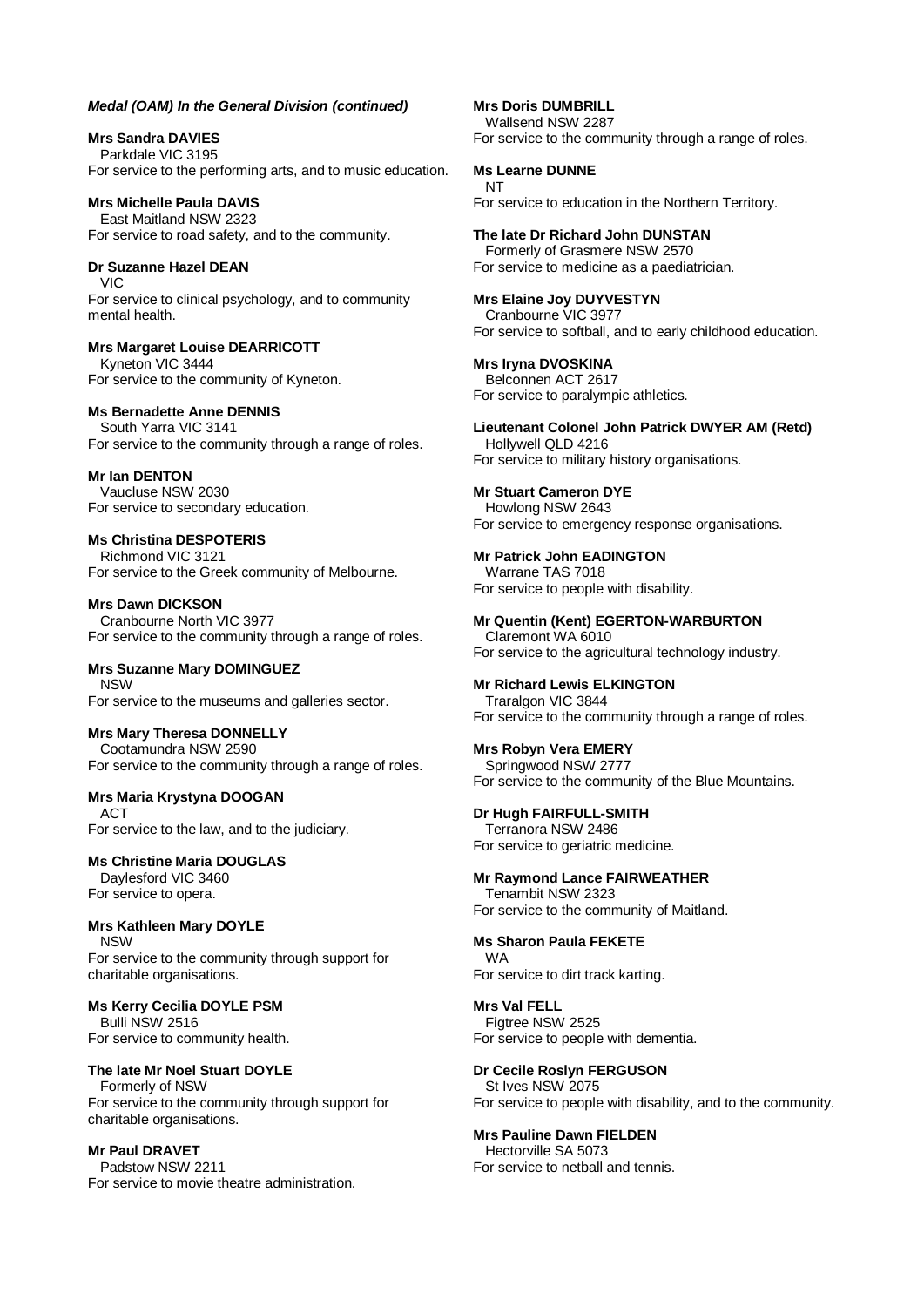**Mr Barry FINCH** O'Connor WA 6163 For service to at-risk youth, and to education.

**Mrs Jill Heather FINCH** Doonside NSW 2767 For service to community history.

**Mr Peter John FLEMING** Cardross VIC 3496 For service to the community of Mildura.

**Mr Michael James FOLEY** Noranda WA 6062 For service to local government.

**Mrs Florence FORBES** Bagshot VIC 3551 For service to country music, and to radio presentation.

**Mr Daniel James FORD** Oakford WA 6121 For service to the Indigenous community of Western Australia.

**Mrs Moira FRANKLIN** Gleniffer NSW 2454 For service to the community of Gleniffer.

**Mrs Valerie Jean FRENCH** WA For service to the judiciary, and to the law.

**Mrs Anne Elizabeth FROST** Stroud NSW 2425 For service to the performing arts.

**Ms Lucie Anne GABB** NSW For service to the communities of Pennant Hills and Beecroft.

**Mr Gregory James GALLAGHER** Jeir NSW 2582 For service to the winemaking industry.

# **Mr Terence Roland GALLAWAY**

Colyton NSW 2760 For service to the broadcast news media.

**Mr Robert Henry GARDINER**

Castle Hill NSW 2154 For service to the community through a range of roles.

**Ms Lorraine Margaret GARDNER** NSW For service to children's health medical research.

# **Mr John Christopher GATFIELD**

Lindfield NSW 2070 For service to veterans, and to broadcast media.

**Mr Eric Douglas GELDARD**

Miles QLD 4415 For service to the community of the Murilla Shire. **Dr Jacob GEORGE** Battery Point TAS 7004 For service to the community of Tasmania.

**Mrs Sandra GEORGE** Cheltenham VIC 3192 For service to manufacturing, and to the community.

**The late Mr Brian Francis GIRLING** Formerly of Hawthorn East VIC 3123 For service to people with a disability, and to sailing.

**Mrs Fay Ellen GLEAVE NSW** For service to emergency response organisations.

**The late Mr Eric Ayre GORDON** Formerly of Caulfield VIC 3162 For service to the Jewish community of Melbourne.

**Mrs Elena GOSSE** Mackenzie QLD 4156 For service to manufacturing, and to the community.

**Mrs Helen GRANEK** Caulfield North VIC 3161 For service to the Jewish community, and to women.

**Mr Malcolm Clive GRANT** Gisborne VIC 3437 For service to the community of the Gisborne region.

**Ms Celia Mary GRAY** North Perth WA 6006 For service to conservation and the environment.

**Mrs Lynleigh Dawn GREIG** Elanora Heights NSW 2101 For service to wildlife conservation.

**Ms Lenore GRICE** Sunshine Beach QLD 4567 For service to surf lifesaving.

**Mrs Pamela Ann GRIFFITH** Bardwell Park NSW 2207 For service to the visual arts.

**Dr John Darrien GRIFFITHS** Toorak VIC 3142 For service to orthopaedic medicine.

**The late Mr Bruce Noel GRIMLEY** Formerly of Miranda NSW 2228 For service to veterans, and to the community.

**The late Mrs Maria GROSMAN** Formerly of NSW For service to the Slovenian community of New South Wales.

**Mr Stanley Arthur GYLES** South Melbourne VIC 3205 For service to rugby union.

**Mr Mohamed HAGE** Kyle Bay NSW 2221 For service to Australia-Arab business, trade and investment relations.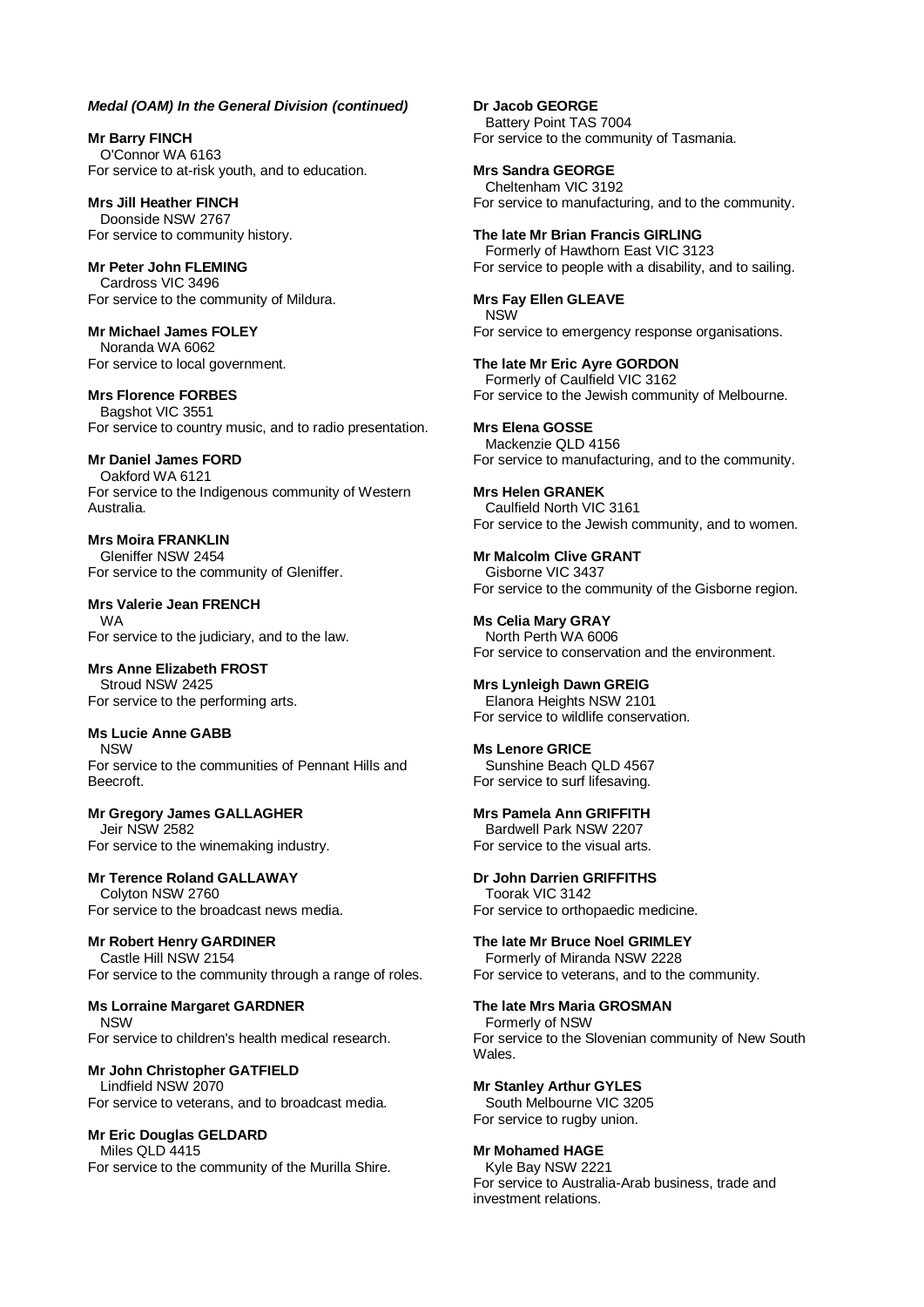**Dr David James HAMMILL** NSW For service to medicine, and to the community.

**Mr Jon Robin HARMER** North Adelaide SA 5006 For service to water polo.

**Mrs Janet Robin HARRISON** Strathfield NSW 2135 For service to the Anglican Church of Australia, and to women.

**Mr Lyndon Charles HART** Yarrawonga VIC 3730 For service to the community through a range of roles.

# **Ms Amber HASLER**

WA For service to performing arts administration.

# **Mr Charles HASWELL**

Margate QLD 4019 For service to social welfare organisations.

**Mr Jack HAWKINS** Woolooware NSW 2230

For service to the community through a range of roles.

**Ms Donna HAY** NSW For service to the food and hospitality sector as a cook

and author.

**Mr Philip David HAY** Bracken Ridge QLD 4017 For service to veterans and their families.

# **Mr Douglas James HEAZLEWOOD**

Warrnambool VIC 3280 For service to veterans and their families.

**Mrs Wendy Leeanne HELLEBRAND** VIC For service to the community through a range of roles.

# **Mr Brian Robert HENRY**

Goonellabah NSW 2480 For service to the community through a range of roles.

#### **Mrs Judith Robyn HENSCHKE** NT

For service to people with disability.

# **Dr Stephanos HERODOTOU**

Bulleen VIC 3105 For service to medicine, and to the Cypriot community of Victoria.

# **Mrs Mabel HIBBERT**

Oakleigh VIC 3166 For service to the Anglican Church of Australia.

# **Mrs Maureen Louise HICKMAN**

Mawson ACT 2607 For service to the community of the Australian Capital Territory.

**The late Mrs Betty HOBBS**

Formerly of Silverwater NSW 2128 For service to the community of Sawtell.

#### **Clinical Associate Professor Christopher David HOGAN**

Sunbury VIC 3429 For service to medicine.

# **Mr Michael Ernest HORNBY**

QLD For service to the community through a range of roles.

**Mr Gary Michael HOWARD** Sale VIC 3850

For service to conservation and the environment.

# **Mrs Rosemary Margaret HYDE**

Stirling ACT 2611 For service to the performing arts.

**Mr William IVORY** For service to boxing, and to youth.

**The late Ms Judith Mary JACKA** Formerly of VIC For service to community health through natural therapy.

**Mrs Penelope Jane JAKOBOVITS** VIC

For service to the Jewish community.

# **Dr Ann JARDINE**

NSW For service to tertiary education.

# **Mr Robert Martin JAY**

Newcastle NSW 2300 For service to aged persons, and to education.

# **Mrs Wendy Jane JENKINS**

VIC For service to community health, particularly lung transplant research.

# **Major Neil McArthur (Mac) JENSEN RFD (Retd)**

Kalgoorlie WA 6430 For service to the Indigenous community of Western Australia.

#### **Professor Lester William JOHNSON** St Kilda VIC 3182

For service to tertiary education.

# **Ms Jennifer Mary JONES**

NSW For service to family and child health nursing.

#### **Mr Phillip JONES** SA

For service to community mental health.

# **Mrs Susan Grace JONES**

NSW For service to dance, and to environmental education.

# **Ms Janet Helen JUDD**

Narrabeen NSW 2101 For service to conservation and the environment.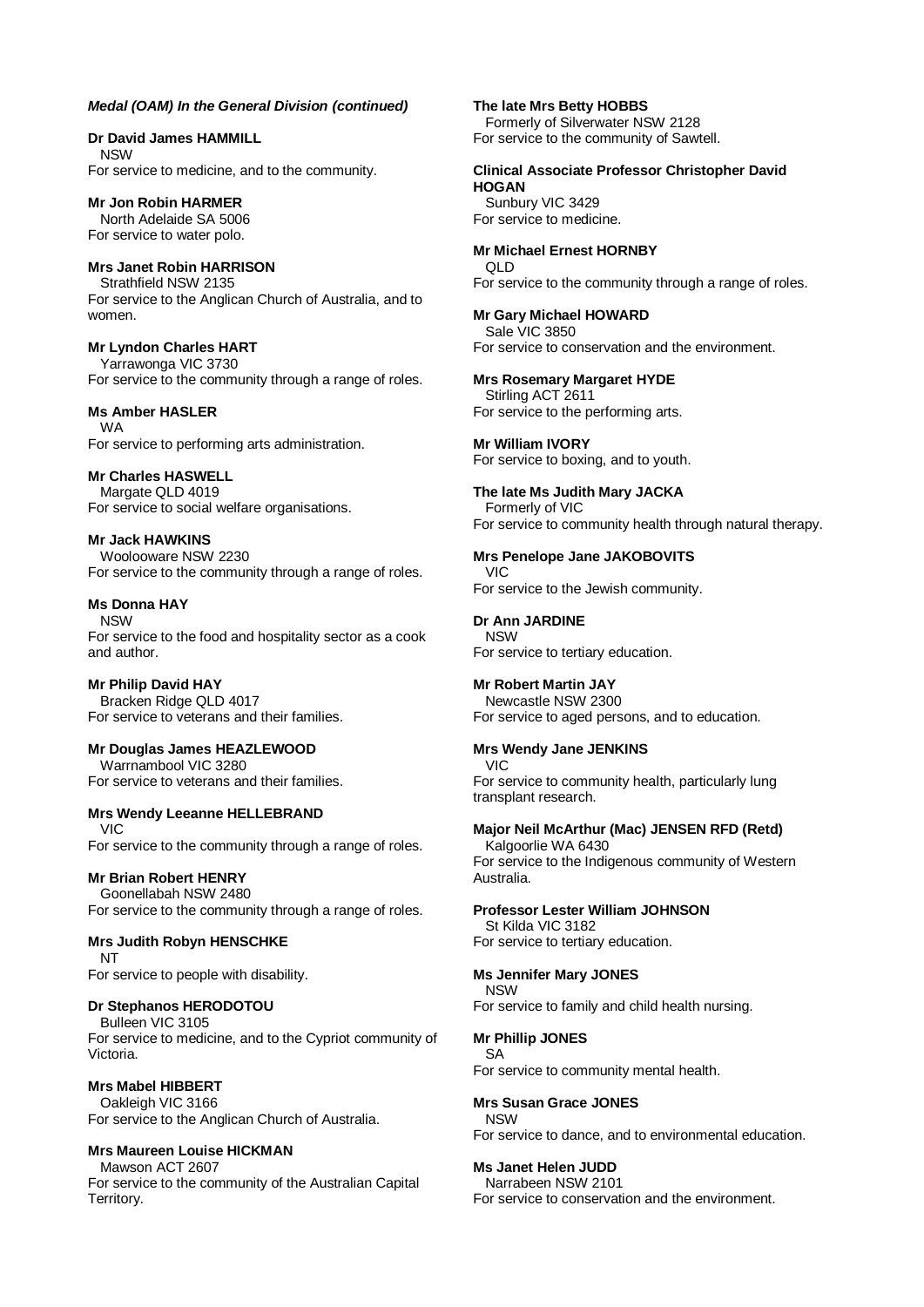**Ms Rosemary KARIUKI** Oran Park NSW 2570 For service to the multicultural community.

**Mr Stephen Stan KARSAI** Woy Woy NSW 2256 For service to veterans through a range of roles.

**Mrs Desma Lorraine KEARSEY** Inverell NSW 2360 For service to the community of Inverell.

**Mr Glen KELLY** WA

For service to the Indigenous community of Western Australia.

**Mr Nicholas KELLY** Centennial Park NSW 2021 For service to the clothing manufacturing sector, and to philanthropy.

**Mr William John KELLY** Orange NSW 2800 For service to the community of Orange.

**Ms Jennifer Avriel KEMARRE MARTINIELLO** Rivett ACT 2611 For service to the creative and visual arts.

**Mrs Pauline Elizabeth KENNY** Mt Gambier SA 5290 For service to primary education.

**Mr David KENT** Paddington NSW 2021 For service to the visual arts.

**Dr Jonathan Leslie KING** Avalon Beach NSW 2107 For service to community history.

**Mrs Vivianne KISSANE** Alderley QLD 4051 For service to community mental health.

**Mr Francis Joseph KITCHER** Speers Point NSW 2284 For service to tennis, and to rugby league.

**Clinical Associate Professor Lilian KOW** Bedford Park SA 5042 For service to bariatric and obesity medicine.

**Mrs Anna Maria KROHN** Ballarat VIC 3350 For service to the Catholic Church of Australia.

**Ms Helena KYRIAZOPOULOS** Athelstone SA 5076 For service to the multicultural community of South Australia.

**Mr Colin William LAING** Entrance North NSW 2261 For service to surf lifesaving. **Mr Peter Archibald LAIRD** Hillston NSW 2675 For service to the community of the Carrathool shire.

**Mr Alan Owen LANDIS** Rose Bay NSW 2029 For service to the decorative and fine arts.

**Dr Peter John LANGKAMP** Middle Park VIC 3206 For service to social welfare organisations.

**Mr David John LANGWORTHY** VIC For service to the community through a range of roles.

**Mr Christopher Peter LATHAM** Downer ACT 2602 For service to the performing arts, particularly to music.

**Mr David Anthony LAVELL** Darlington WA 6070 For service to the community of Mundaring.

**Mr Andrew LAWRENCE** Adelaide SA 5000 For service to microbiology.

**Mrs Rosalind Elizabeth LAZAR** QLD For service to the international community of Mozambique.

**Ms Caroline LEE** VIC For service to the performing arts.

**Mr Peter Hugh LEE** Mount Lawley WA 6050 For service to community housing initiatives, and to architecture.

**Mr Philip Keith LEE** Frederickton NSW 2440 For service to community history.

**Ms Therese Anne LEE** Bongaree QLD 4507 For service to nursing.

**Mrs Felicia LEONARDOS** Oakleigh East VIC 3166 For service to the Greek community of Victoria.

**Mrs Nicole Elise LOPES** VIC For service to little athletics.

**Mr Steven LOPES** VIC For service to little athletics.

**Mrs Dorothy Jean LORD** Swansea TAS 7190 For service to the community of Tasmania.

**Ms Justine LORENZ NSW** For service to people who are deaf/blind.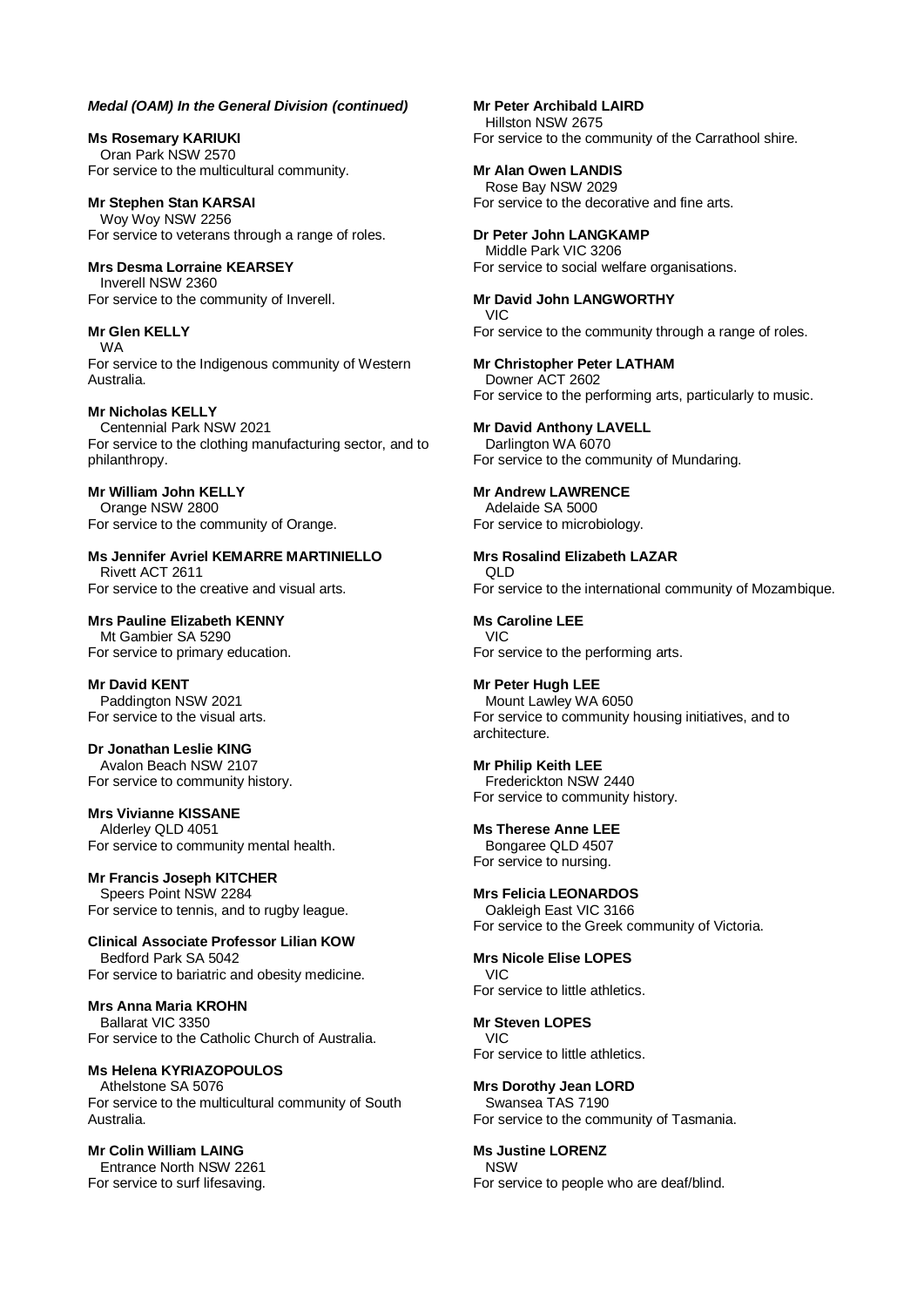**Mr Francis James LYNCH** Brighton VIC 3186 For service to the community, and to the law.

**Mr Frederick John LYNCH** Champion Lakes WA 6111 For service to veterans, and to the community.

**Mr Andrew McBRYDE** Paddington QLD 4064 For service to the Uniting Church in Australia.

#### **Mr Victor Mannin McCONVEY** Elwood VIC 3184 For service to people with Parkinson's, and to nursing.

**The late Mr Matt McCRACKEN** Formerly of Morayfield QLD 4506 For service to people living with a disability.

**Ms Emma Siobhan MacDONALD** Ainslie ACT 2602 For service to journalism, and to women.

#### **Mr Gordon Donald MacDONALD** Cannonvale QLD 4802

For service to naval architecture.

**Mr Derek James McDONNELL** Bellevue Hill NSW 2023 For service to cultural heritage, particularly to literature.

# **Mrs Pamela Unice McGAHEY**

Mount Samson QLD 4520 For service to vocational education, and to the community.

# **Mr Jeffrey Daniel McGEE**

VIC For service to the performing arts, and to radio.

# **Dr Peter Neilsen McGEOCH**

Fishing Point NSW 2283 For service to sports medicine.

# **Mr Paul McGUINNESS**

VIC For service to the community of the Mornington Peninsula.

# **Mr Murray Stephen McHENRY**

WA For service to the hospitality industry, and to sport.

# **Ms Leah Jing McINTOSH**

VIC For service to the arts as a writer and publisher.

# **Mr Stuart Vining McINTYRE**

Brighton VIC 3186 For service to the community of Brighton.

# **Mrs Rachel McKAY**

Cobram VIC 3644 For service to the community of Cobram.

# **Mr Terence Patrick McKAY**

Gladstone Park VIC 3043 For service to the community through a range of roles. **Dr William Samuel MACKIESON** Wandin North VIC 3139 For service to the community through a range of roles.

# **Mr Darren James McLACHLAN**

Adelaide SA 5076 For service to swimming.

# **Mr Peter Alexander McMILLAN**

Warrnambool VIC 3280 For service to the community of Warrnambool.

**Mr Robert James McMILLAN** Warrnambool VIC 3280 For service to the community of Warrnambool.

# **Mrs Deirdre Erma McNEIL**

Margate QLD 4019 For service to the Uniting Church in Australia.

# **The Honourable Robyn Mary McSWEENEY**

Bridgetown WA 6255 For service to the people and Parliament of Western Australia.

# **Dr Sarah Louise MAGUIRE**

**NSW** For services to clinical psychology and community health.

# **Mrs Judith Anne MALCOLM** Parrearra QLD 4575

For service to sport in a range of roles.

# **Mr Jon MAMONSKI**

Ocean Grove VIC 3226 For service to the community of Geelong.

# **Mrs Iris MANNIK**

Beechworth VIC 3747 For service to the community of Beechworth.

# **Mr Ferdinando Francesco MANNO**

SA For service to veterans.

# **Mr Barrymore Hardey MARKHAM**

Floreat WA 6014 For service to the community, and to aviation.

**Ms Donna Claire MARKHAM** Menzies Creek VIC 3159 For service to health administration.

# **Miss Catherine MARRIOTT**

Yarrawonga VIC 3730 For service to primary industry, and to regional development.

# **Monsignor Francis Kelly MARRIOTT**

Bendigo VIC 3550 For service to the Catholic Church of Australia.

# **Mr John Frederick MARRIOTT**

Point Lonsdale VIC 3225 For service to the sheep breeding industry.

# **Mr Laurence James MARSHBAUM**

Elizabeth Bay NSW 2011 For service to the community through philanthropic initiatives.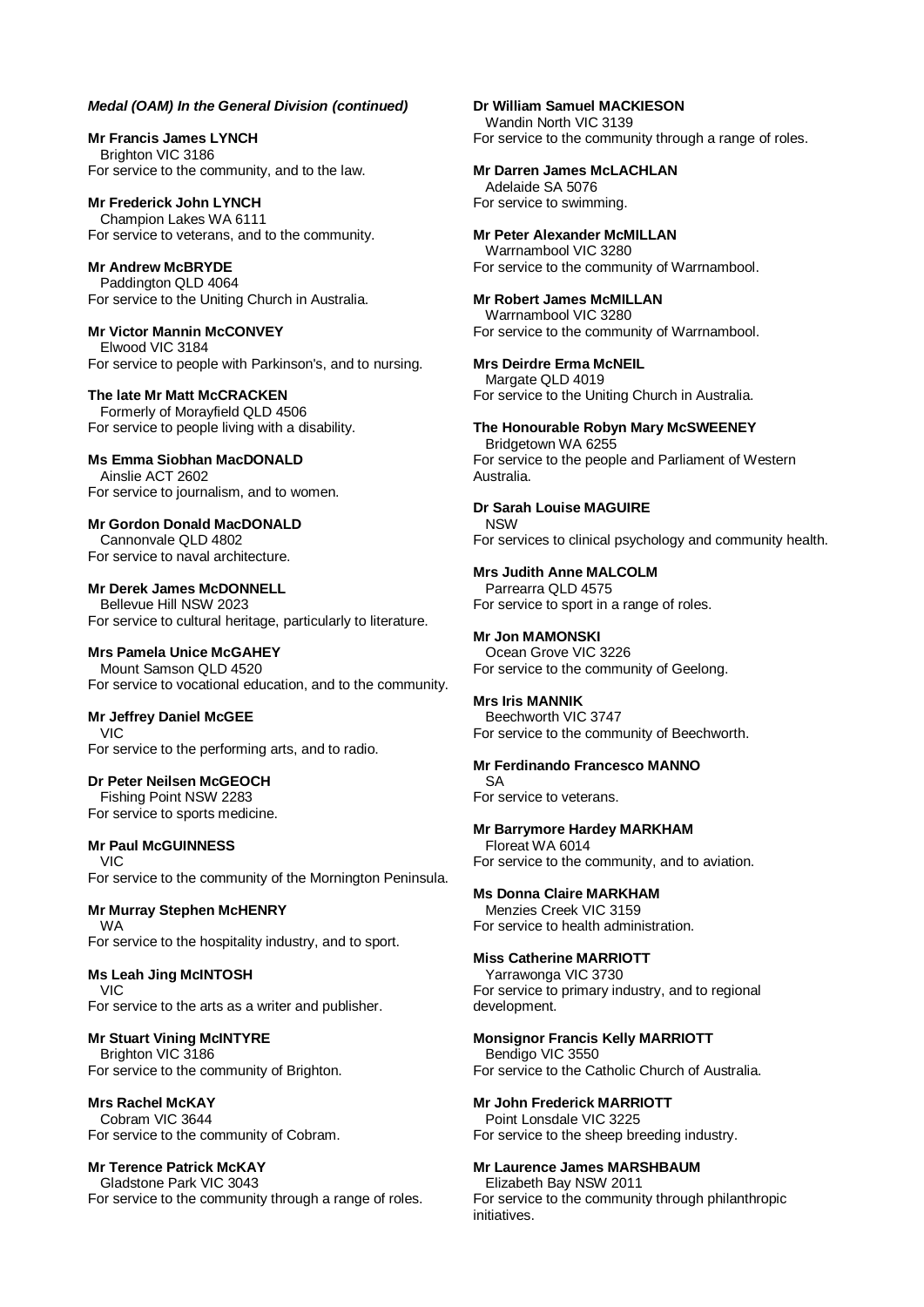**Mrs Holly-Ann MARTIN** Armadale WA 6112 For service to child safety.

**Mr John MARTIN** Yeppoon QLD 4703 For service to community of Yeppoon.

**Mr Dudley John MASLEN** Carnarvon WA 6701 For service to the community of the Carnarvon region.

**Mr Donald Ross MASON** Blaxland NSW 2774 For service to architecture.

**Mr Kersi MEHER-HOMJI** St Ives NSW 2075 For service to the multicultural community, and to cricket.

**Mr David MERCER** Hallett Cove SA 5158 For service to the community through a range of roles.

**Mr Peter MERCOULIA** Glen Iris VIC 3146 For service to the Greek community of Victoria.

**Mr Mark MIDDLETON** Clayfield QLD 4011 For service to medical administration.

**Mr Michael James MILLAR** Port Noarlunga South SA 5167 For service to the community through Lions International.

**Mrs Anne Maree MINATO** Denhams Beach NSW 2536 For service to the community of the Eurobodalla.

**Mr Dennis John MITCHELL** Ebenezer NSW 2756 For service to emergency response organisations.

**Mrs Heather Margaret MITCHELL** Miranda NSW 2228

For service to athletics.

**Mrs Margaret Laurel MITCHELL** Ebenezer NSW 2756 For service to emergency response organisations.

**Ms Leanne MITS** Croydon Hills VIC 3136 For service to early childhood education.

**Mr Anthony John MOGRIDGE** Hawthorndene SA 5051 For service to veterans and their families.

**Dr David Clifford MOORE** Tamworth NSW 2340 For service to ophthalmology.

**Mr Kevin John MOSS**  $\cap$  D For service to veterans and their families. **Dr Christopher Murray MOTEN**

SA For service to general medicine, and to the community.

**Dr Phillip MOULDS**

The Range QLD 4700 For service to secondary education.

**Ms Sharyn Veronica MULLENS TAYLOR**

Tecoma VIC 3160 For service to amateur theatre.

**Dr Michelle Janice MULLIGAN**

Dawes Point NSW 2000 For service to medicine, particularly to anaesthesia.

**Mrs Nancy Jean MURDOCK**

Glossop SA 5344 For service to people with cancer, and to the community.

**Dr Sally MURPHY** Dalyellup WA 6230 For service to children's literature, and to education.

**Mr William Michael MURPHY** Cowra NSW 2794 For service to the community of Cowra.

**Mr Brian Peter MYERSON** Rose Bay NSW 2029

For service to community health, particularly organ donation.

**Mrs Marie MYSSY** Strathfield South NSW 2136 For service to the multicultural media.

**Dr Lee Michelle NAYLOR** Malvern East VIC 3145 For service to athletics.

**Ms Anne-Maree NEWBOLD**

Yarraville VIC 3013 For service to community mental health, and to the

disability sector.

**Mr Bruce Beaumont NEWMAN** SA For service to the community of Mt Barker.

**Mrs Elizabeth Ann NEWSTEAD** Molong NSW 2866

For service to emergency response organisations.

**Dr Graeme Alexander NICHOLSON** QLD For service to community history and safety.

**Mrs Gail Elizabeth NIXON**

QLD For service to the community of the Central Highlands.

**Ms Christine Sara NOLAN** Trentham VIC 3458 For service to social welfare organisations.

**Ms Teresa NOWAK** Norrie SA 5608 For service to the multicultural community of South

Australia.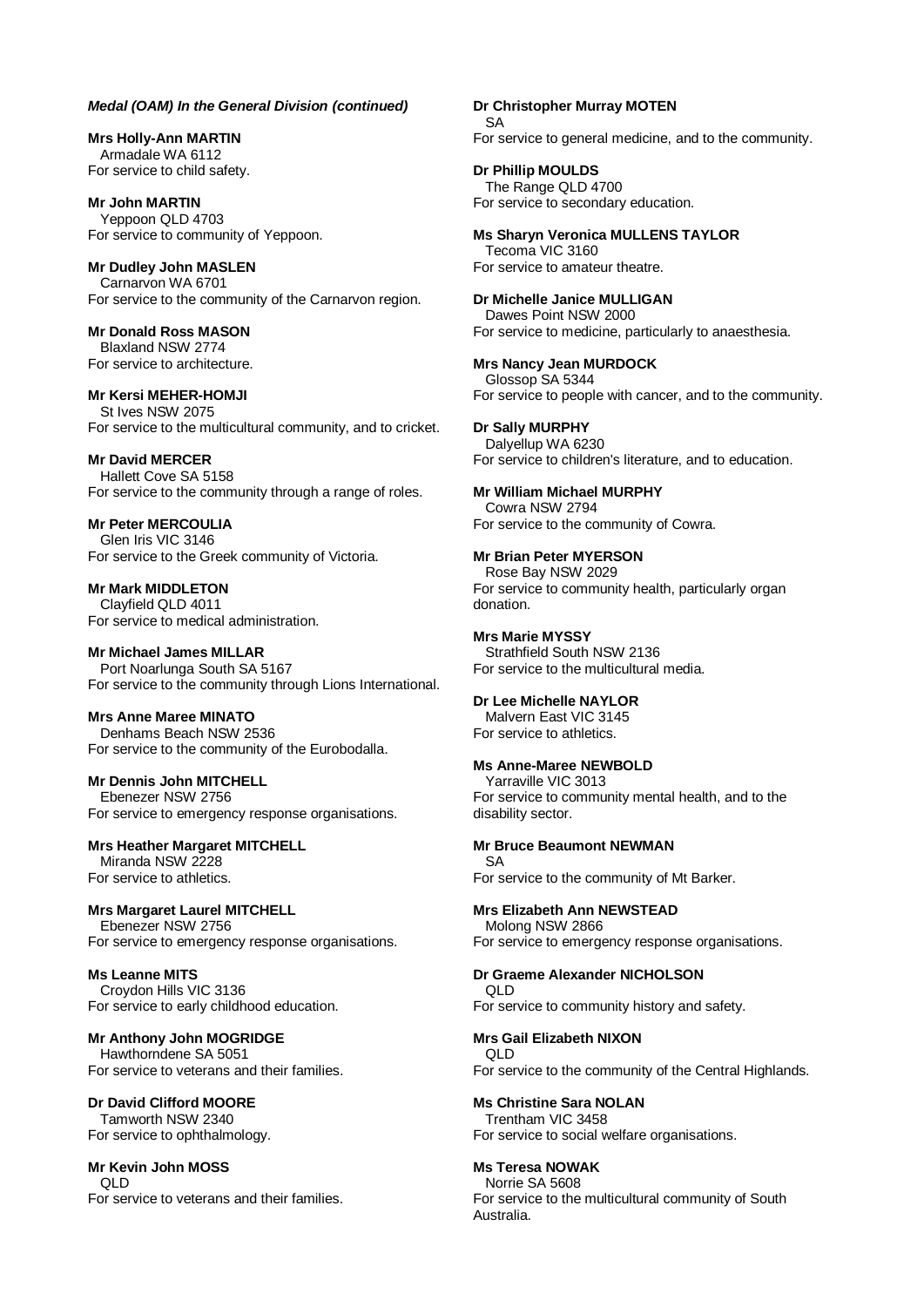**Ms Rosemary Patricia NUGENT** Geelong West VIC 3218 For service to the communities of Geelong and Timor Leste.

**Mrs Rhonda Annette NUNNS** Worongary QLD 4213 For service to the community through a range of roles.

**Mr Russell John NUSKE** SA For service to the community of Murray Bridge.

**Ms Nyadol NYUON** VIC For service to human rights and refugee women.

# **Ms Elizabeth Anne O'DONOVAN**

SA For service to jazz and cabaret music.

**Ms Linda Elizabeth OKE** Fitzroy North VIC 3068 For service to occupational therapy.

**Mr Kevin Andrew O'KEEFE** Sorrento WA 6020 For service to Indigenous education.

**Ms Maeve Catherine O'MEARA** Mosman NSW 2088 For service to the food media industry.

**Ms Miri ORDEN** Dover Heights NSW 2030 For service to the Jewish community of New South Wales.

**Mr Graham Barry OSTERFIELD** Corinda QLD 4075 For service to the community of the Brisbane region.

**Mr Nicolas PAPAZAHARIAKIS** North Adelaide SA 5006 For service to the hospitality industry.

**Mrs Helen PARK** Marcus Beach QLD 4573 For service to water polo.

**Ms Jacqueline PASCARL** Brighton VIC 3186 For service to the community through a range of roles.

**Mrs Beryl Marcia PATULLO** Thomastown VIC 3074 For service to the community through a range of roles.

**Mr Lindsay David PATULLO** Thomastown VIC 3074 For service to the community through a range of roles.

**Mr Con PAVLOU** NSW For service to the multicultural community of New South Wales.

**Mr John Marshall PEARCE** QLD For service to sport, and to philanthropy.

**Mr Neville George PENGILLY** Cowra NSW 2794 For service to the community of Cowra.

**Mr Geoffrey Douglas PENNA** Elmhurst VIC 3469 For service to the communities of Ararat and Elmhurst.

**Mrs Gael Maxine PERRY** Geelong VIC 3220 For service to multicultural aged care, and to the community.

**Ms Jennifer Kay PHILLIPS** South Yarra VIC 3141 For service to botanical art.

**Ms Marilyn PHILLIPS** City Beach WA 6015 For service to choral music.

**Mr William PICKEN** Port Hacking NSW 2229 For service to the horse racing industry.

**Mr Kevin William PITTS** Myrtleford VIC 3737 For service to veterans and their families.

**Mr Clive Edgar PLATER** Eudlo QLD 4554 For service to community history.

**Mr James Leon POZARIK** Dover Heights NSW 2030 For service to photography.

**Mrs Kim Suzanne PRODINGER** NSW For service to education, and to the community.

**Mr David Geraint PUMPHREY** Greenwich NSW 2065

For service to medical research and performing arts organisations.

**Dr Sathya RAO** VIC For service to psychiatry.

**Mrs Helen May REID** Nar Nar Goon VIC 3812 For service to the community of Pakenham.

**Mr Terry REID** Glenorchy TAS 7010 For service to the environment, and to the community.

**Mr Robert James RICHARDS** NT For service to the aquaculture industry.

**Mrs Ronda RICHARDS** Nagambie VIC 3608 For service to the community of Nagambie.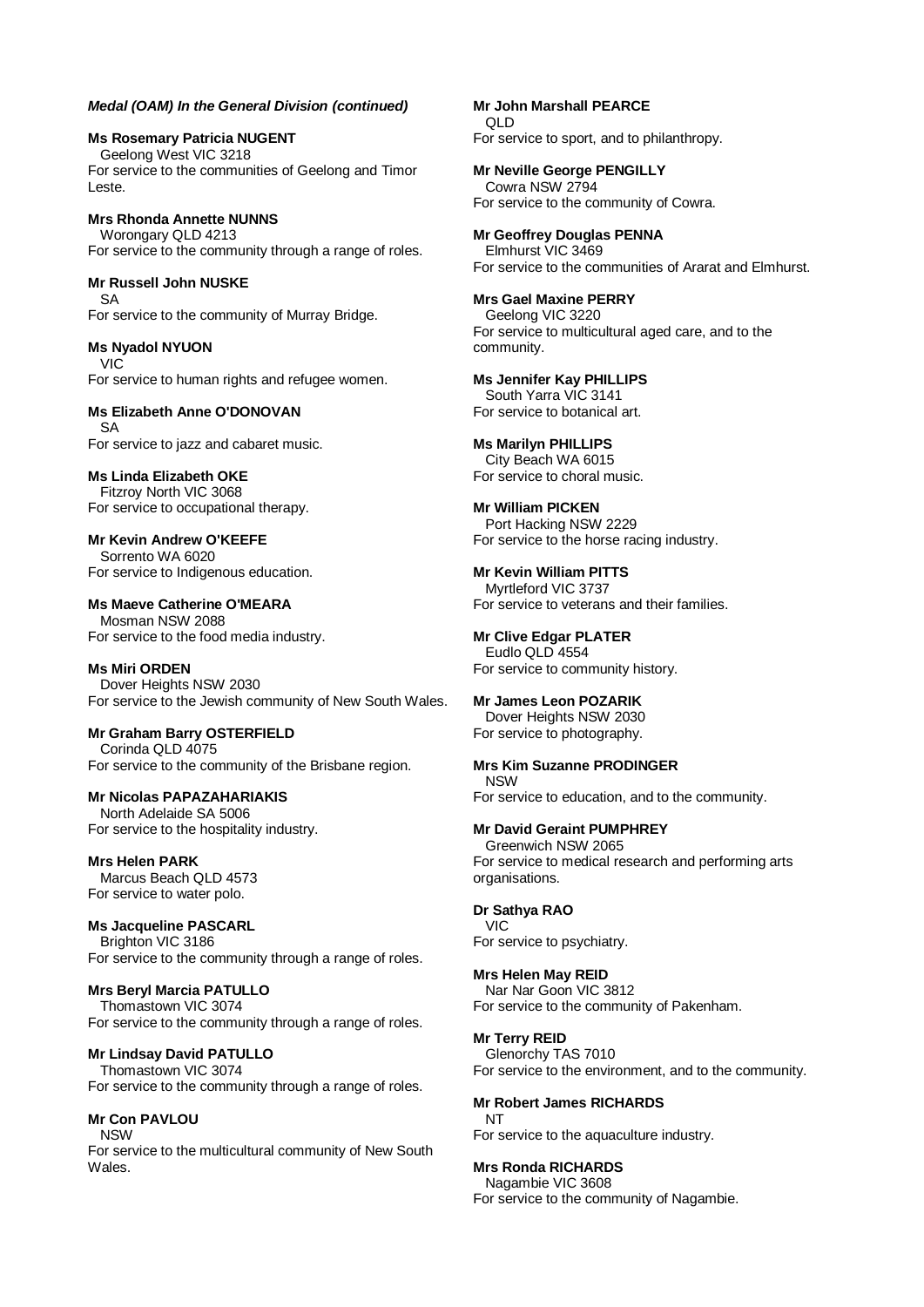**Mr Jeff RICHARDSON** Clifton Hill VIC 3068 For service to the performing arts, and to radio.

**Mrs Billie Joan RIDLER** Saltwater River TAS 7185 For service to the community of Tasmania.

**Mr Patrick John RINGOLD** QLD For service to naval veterans.

**Ms Patricia Janet RODRIGUES** WA For service to secondary education.

**The late Mrs Joan Kathleen ROSE** Formerly of Moorooka QLD 4105 For service to community health through voluntary roles.

**Dr Margaret Isabel ROWE** VIC For service to conservation and the environment.

**Emeritus Professor William David RUBINSTEIN** VIC

For service to tertiary education, and to Jewish history.

**Sister Angela RYAN** Bentleigh East VIC 3165 For service to the Catholic Church of Australia.

# **Mr Cornelius James RYAN**

Avoca Beach NSW 2251 For service to the community through a range of organisations.

**Ms Judy RYAN** Abbotsford VIC 3067 For service to community health through a range of programs.

**Mr Laurence Francis RYAN** Barwon Heads VIC 3227 For service to the community of Barwon Heads.

# **Ms Kirli Rae SAUNDERS**

Dharawal Country NSW 2500 For service to the arts, particularly to literature.

**Mr Alan Everitt SEALE** VIC For service to the community through a range of roles.

# **Mrs Shira Nina SEBBAN**

Vaucluse NSW 2030 For service to the Jewish community through a range of roles.

**Ms Anna SENIOR** O'Connor ACT 2602 For service to the visual arts through costume design.

# **Dr Smita SHAH**

NSW For service to community health. **Mrs Janelle Ann SHAKESPEARE** Whitebridge NSW 2290 For service to medical research organisations.

**Ms Naomi Barbara SHARP**

**NSW** For service to the creative arts as a ceramicist.

**Mr Michael Joseph SHEAHAN** Albert Park VIC 3206 For service to sports journalism.

**Mr Robert Vivian SHEWRING** Howard Springs NT 0835 For service to veterans and their families.

**Mr Kevin James SHORT** Rutherford NSW 2320 For service to the community of Maitland.

**Mrs Shillar SIBANDA** Point Cook VIC 3030 For service to the African community of Victoria.

**Mrs Gurpreet Pinky SINGH** QLD For service to the community through a range of roles.

**Mrs Dorothy June SMITH** Crawley WA 6009 For service to the community through philanthropic roles.

**Mrs Jillian Isobelle SMITH** Montrose VIC 3765 For service to the community, and to education.

**Mrs Marjorie SMITH** Hallam VIC 3803

For service to the community of Dandenong.

**Mr Robert John SMITH** Empire Bay NSW 2257 For service to veterans, and to the community.

**Mrs Stephanie SMYTH** Adelong NSW 2729 For service to the community of Adelong.

**Mr Hector Simon SOANS** Kenthurst NSW 2156 For service to the Anglo-Indian community of Australia.

**Mrs Suzanne Janet SOUTH** VIC For service to community history.

**Dr David SPEAKMAN** VIC For service to medicine, particularly cancer treatment.

**Mr John SPINK** Glass House Mountains QLD 4518 For service to Indigenous community health.

**Mr Howard Garry SPRY** Queenscliff VIC 3225 For service to the community of Queenscliffe.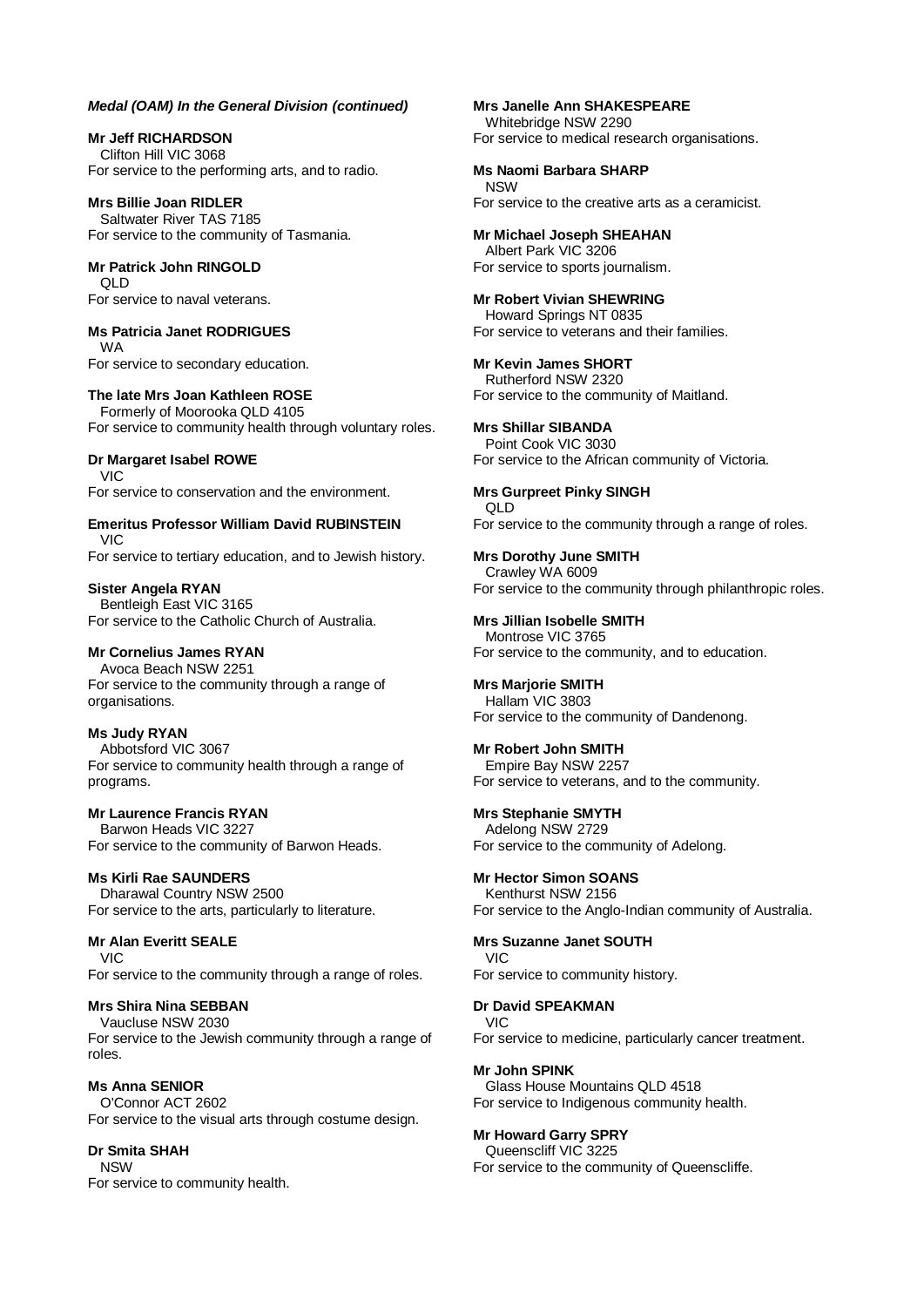**Mrs Carolyn Anne STEDMAN** South Turramurra NSW 2074 For service to children particularly as a foster parent.

**Mr David Eric STEDMAN** South Turramurra NSW 2074 For service to children particularly as a foster parent.

**Dr Jennifer STEDMON** Fremantle WA 6160 For service to medicine in the field of anaesthesia.

#### **Mr Steven STEFANOPOULOS** VIC

For service to the community in a range of roles.

**Mr Oleg STEPANOV** St Lucia QLD 4067 For service to the performing arts, particularly to piano.

**Mr Terence Leland STERN** St Ives NSW 2075 For service to the law through legal societies.

**Ms Dayle Joanne STEVENS** VIC For service to information technology, and to women.

**Mrs Judee STEVENSON** VIC For service to older persons through volunteering.

**Mr Ian Leonard STILES** Jurien Bay WA 6516 For service to the community of Jurien Bay.

**Mr Wayne Leslie STUART** Yass NSW 2582 For service to the community of Yass.

# **Ms Glendra STUBBS**

NSW For service to the Indigenous community of New South Wales.

**Mrs Beryl Amelia SUTCLIFFE** Birkdale QLD 4159 For service to the community, and to education.

**Mr Christian Scott SUTHERLAND** Colac VIC 3250 For service to medicine as a general surgeon.

**Ms Ingrid SVENDSEN** Alphington VIC 3078 For service to charitable organisations.

**Mr James Frances TAAFE** VIC For service to swimming, and to tenpin bowling.

**Mr Anton TAGLIAFERRO** NSW For service to charitable organisations, and to the investment sector.

**Ms Daniella TAGLIERI** VIC For service to youth through Scouts, and to education.

**Mrs Maria Rosaria TARZIA** SA For service to charitable organisations.

**Mr Dexter Ernest TAYLOR** Asquith NSW 2077 For service to the community through a range of roles.

**Mrs Margaret Ann TAYLOR** Tathra NSW 2550 For service to the community of the Sapphire Coast.

**Mrs Marie Jane TAYLOR** Empire Vale NSW 2478 For service to community health.

**Mr Bradley John TEAL** Essendon VIC 3040 For service to sport, and to the community.

**The late Mr Jack Renton THOMAS** Formerly of Flagstaff Hill SA 5159 For service to veterans and their families.

**Mr John Michael THOMAS** St Clair NSW 2759 For service to the community, and to business.

**Mr Russell James THOMTER** WA For service to the visual arts, particularly to photography.

**Mrs Brenda Anastasia THORNELL** Somerville VIC 3912 For service to the community of the Mornington Peninsula.

**Ms Jennifer Jane TOISUTA** NSW For service to asylum seekers and refugees.

**Mr David TOMLINSON** Hampton VIC 3188 For service to cricket.

**Mr Peter Douglas TOMS** Brighton VIC 3186 For service to the community through a range of roles.

**Mrs Karen TOSCAN** Bywong NSW 2621 For service to veterans, and to the community.

**The late Ms Peta Christine TOWNSING** Formerly of Balingup WA 6253 For service to emergency response organisations.

**Mr Walter James TRENORDEN** Salisbury East SA 5109 For service to veterans and their families.

**Mrs Judith Marion TUCKEY** Mandurah WA 6210 For service to the community of Mandurah.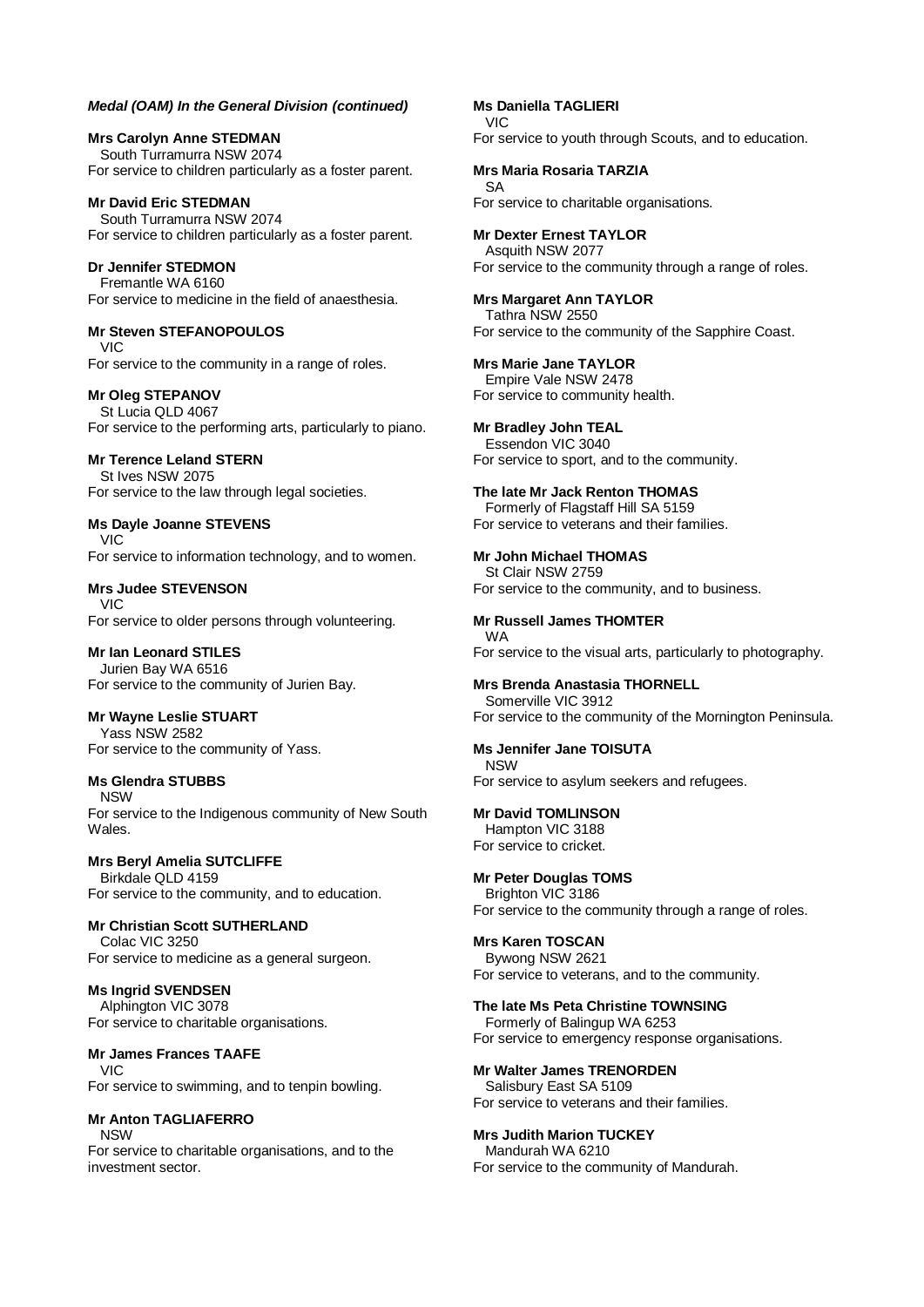**Mr Corey TUTT** NSW For service to Indigenous STEM education.

**Ms Julianne TYSON** Karama NT 0812 For service to the aquaculture industry.

**Dr Karolyn VAUGHAN** QLD For service to nursing.

**Mr Sydney VILLIS** Moorook SA 5332 For service to emergency response organisations.

**Ms Velta VINGELIS** SA For service to tertiary education.

**Mrs Natasha VLASSENKO** St Lucia QLD 4067 For service to the performing arts, particularly to piano.

**Mr Adrian WALSH** Bruce ACT 2617 For service to youth through Scouts.

**Mr Brian Joseph WALTERS** Cherrybrook NSW 2126 For service to veterans through a range of roles.

**Mr Peter John WARD** Blackburn VIC 3130 For service to the law, and to the community.

**Mr Neville WARWICK NISW** For service to surf lifesaving, and to the community.

**Professor David Neil WATKINS** VIC For service to medical tertiary education.

**Professor Stephanie Louise WATSON**

Queens Park NSW 2022 For service to ophthalmology.

**Ms Janice Beverly WATT** Bambra VIC 3241 For service to women, and to public administration.

**Ms Dorothy WEST** Broome WA 6725 For service to first nations media and communications.

**Ms Liesel WETT** Griffith ACT 2603 For service to medical administration.

**Mrs Fay Constance WHEATLEY** Springwood NSW 2777 For service to veterans, and to the community.

**Dr Daniel John WHITE** Narrabeen NSW 2101 For service to education. **Mr Frederick Michael WHITE** Dubbo NSW 2830 For service to youth, and to the community.

**Mrs Toni Leigh WHITE** QLD For service to family history organisations.

**Mr James William WHITWORTH** West Pennant Hills NSW 2125 For service to the aviation industry.

**Mr Russell Robert WIGHT** Plympton SA 5038 For service to cricket.

**Mr Brian John WILLIAMS** Townsend NSW 2463 For service to emergency response organisations.

**The late Mrs Ellen Theresa WILLIAMS** Formerly of Surfers Paradise QLD 4217 For service to the performing arts.

**Mr Peter Leslie WILLIAMS** Surfers Paradise QLD 4217 For service to the performing arts.

**Associate Professor Barbara Anne WILSON**

Aireys Inlet VIC 3231 For service to the environmental sciences, and to tertiary education.

**Mr Bruce McKinley WILSON**

Fremantle WA 6160 For service to athletics.

**Mr Geoffrey Ronald WILSON**

Belair SA 5052 For service to the visual arts.

# **Mr Kevin WINKLEMAN**

Kirwan QLD 4817 For service to veterans and their families.

**Mr Phillip John WINNEY**

Merewether NSW 2291 For service to veterans and their families.

**Mrs Margaret Ann YOUL** TAS

For service to aged persons.

#### **HONORARY MEDAL (OAM) IN THE GENERAL DIVISION**

**Mr David James BUSSEY**

QLD

For service to the community through history preservation organisations.

**Mrs Ann Mary CRAWFORD**

Hawthorn East VIC 3123 For service to youth through the Youth Hostels Association.